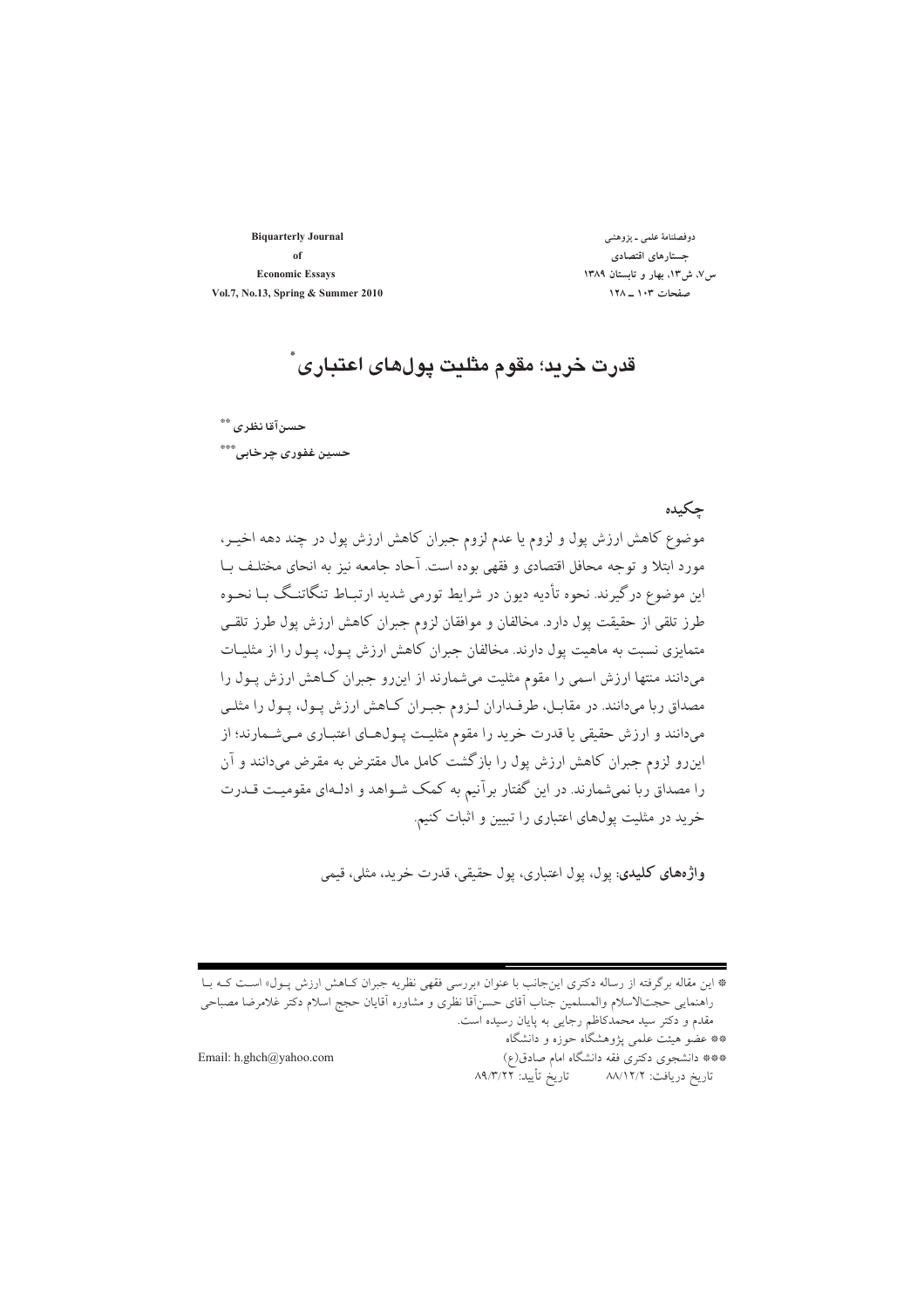#### مقدمه

برای تبیین این موضوع که مقوم مثلیت در یولهای اعتباری چیست، ابتـدا بایـد ماهیـت و حقیقت پول در نــزد عــرف عــام و عــرف اقتــصادپژوهان بــه روشــنی اَشــکار شــود. بررسي اين موضوع، اساس بحث حاضر را تــشكيل مـي،دهــد. ياسـخ بــه ســؤال دوم و سوم، فرع بر تبیین ماهیت پول است. پیش و بیش از هر موضوعی باید به تبیین موضوع پول پرداخت.

#### تعريف يول

اقتصادیژوهان به هنگام تعریف یول، بیشتر به کارکرد آن توجـه کـردهانــد و نــسبت بــه ماهیت پول توجه کمتری داشتهاند؛ زیرا ماهیت پول برای آنهـا مهـم نیـست. از ایـنرو، ژان مارشال مي گويد: «يول وسيله مبادله و ذخيره ارزش هاي اقتـصادي اسـت». ارسـطو وظايف يول را در سه بند خلاصـه كـرده اسـت: واسـطه در مبادلـههـا، وسـيله مقايـسه ارزش هــا و وســيله ذخيــره ارزش هــا (مــشكوه، ١٣۴۴، ص٢). كينــز در تعريــف يــول مي نويسد: يول چيزي است كه سه وظيفه واسـطه در مبادلـه، معيـار سـنجش و ذخيـره ارزش دارد. جان هیکر، پول را چیزی میداند که وظایف پول را انجام دهـد. فیـشر نیـز در تعریف پول نوشته است: هر گونه حق مالکیتی را که مورد قبول عمـوم در مبادلــههــا قرار گيرد، يول ناميده مي شود (موسايي، ١٣٨٣، ص٣٨٣. چنـدلر، ' اقتـصاديژوه دانــشگاه يرينستون بـر قــدرت خريــد يــول تأكيــد كــرده اســت: «در حقيقــت، نگهدارنــدهٔ يــول، نگهدارندهٔ یک قدرت خرید کلی است که به مرور زمان مـی توانـد آن را هـر طـور کـه صلاح بداند، برای خرید چیزهایی که بیش از هر چیز بـه اَن احتیـاج دارد، بـه مـصرف رساند (چندلر، ۱۳۴۹، ص۱۳). محقق دیگری چنین نوشته است: پول، در عین حال ک وسیله مبادله است، قدرت خرید نیز می باشد؛ بهطوری که دارندگان آن می توانند در هـر زمان و مکانی آن را بهکار برند و در مقابل آن، مقدار معینی از کالاها و خدمات موجــود در بازار را به دلخواه خود به دست آورند (منتظر ظهور، ۱۳۵۹، ص۴۴۲).

نکته قابل توجه این است که در کارکردهای سهگانه پول، چیزی به نام مقـدار ارزش وجود ندارد. آيا يول وسيله ذخيره مقدار ارزش هم است يا فقبط وسـيله ذخيـره ارزش می باشد، بدون اینکه مقدار ارزش را بیان کند؟ با توجه به اینکه هر ارزشی به همراه یک

<sup>1.</sup> Lester Vernon Chandler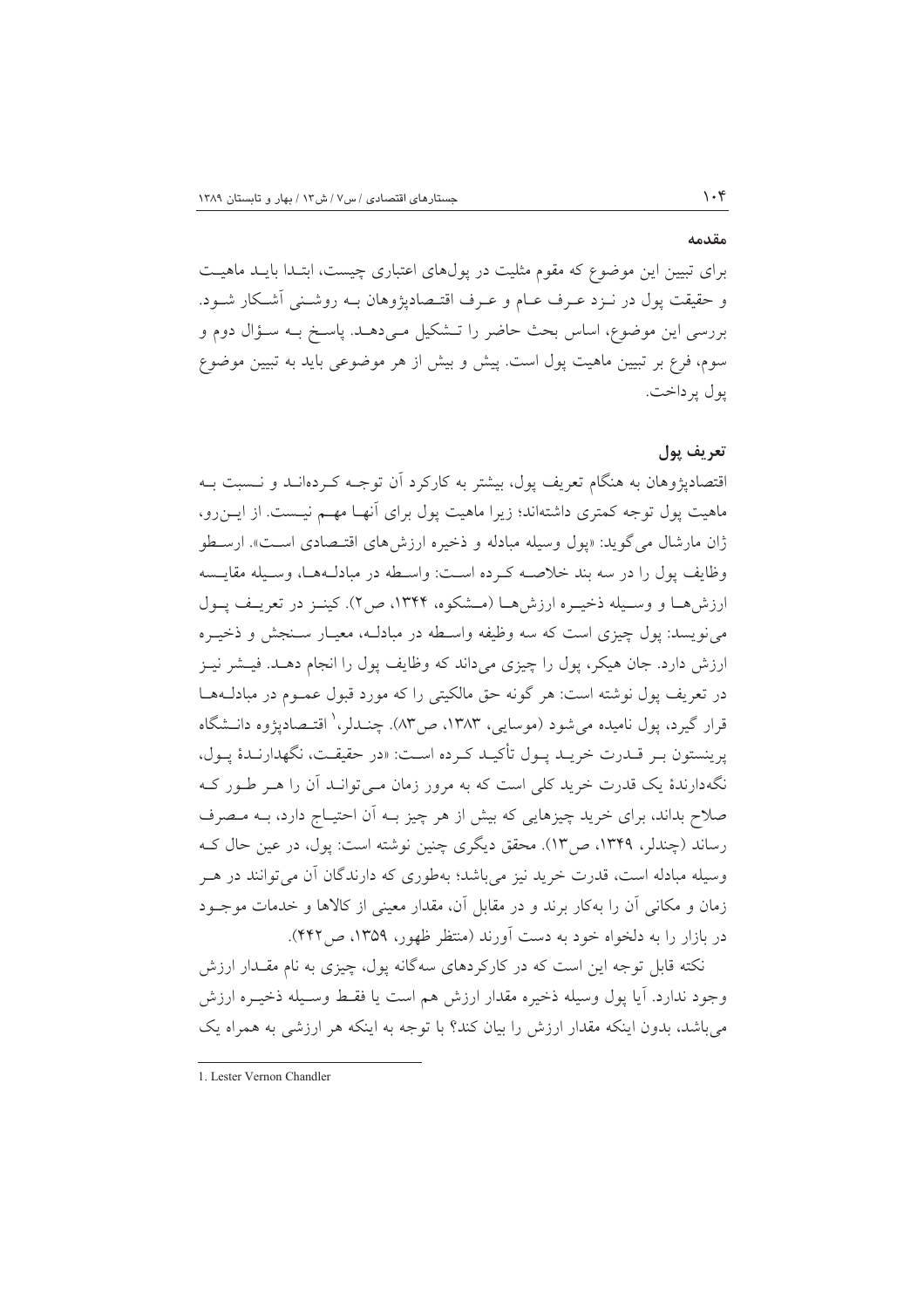مقدار است و يول، وظيفه ذخيره ارزش را به عهـده دارد. ذخيــره ارزش، يعنــي ذخيــره مقدار ارزش، شاید به دلیل روشنی مطلب و نیز وجود هماهنگی میـان ارزش حقیقـی و ارزش اسمی، قابلیت حفظ مقدار ارزش ذخیره شـده نادیـده گرفتـه شـده و در ردیـف کارکردهای یول نیامده است. یول\$ای حقیقی، علاوه بر ذخیـره ارزش، مقـدار ارزش را نیز در خود ذخیره و اَن را به اَینده منتقل میکردند. دلیل ایــن امــر، ارزش ذاتــی اَنهــا و توان برابری آنها با کالاها و خدمات بود. به همین دلیل است که در عصر رواج پولهای حقیقی، چیزی به نام ارزش اسمی و ارزش حقیقی مشاهده نمی شـود و قیمـت بـازاری یول، نسبت به قیمت اسمی تفاوت قابل توجهی نداشته است. در مورد پولهای اعتباری نیز وضع به همین ترتیب است. یولهای اعتباری که نـشانگر قــدرت خریــد مــیباشــد، مانند پولهای حقیقی، ارزش و مقدار ارزش ــ میزان قدرت خرید ــ را در خــود ذخیــره مي كنند؛ اما عواملي، مانند چاپ و نشر آسان اسكناس، دخالت دولتهـا در امـور يـولي برای پرداخت بدهیهای خود و راضی کردن مردم، باعث میشود که پول نتوانــد نقــش خود را به عنوان ذخیره ارزش و ذخیره مقدار ارزش ایفا کند؛ نتیجه چنین امـری، پدیــد أمدن تورم يا افزايش پيوسته سطح عمومي قيمتهـا اسـت. بنـابراين، اگـر پـول نتوانـد مقدار ارزش را در شرایط تورمی حفظ کند، به دلیل عوامل بیرونی است، نـه بـه خـاطر پول. چنان که ماهیت یخ، سردی، رطوبت و انجماد است، حال اگر یخ به خاطر گرمـای زیاد آب شود، نمیتوان گفت که اگر یخ، یخ باشد، سـردی و انجمـاد جـزء ماهیـت آن است؛ از این رو، نباید آب شود.

بعضی از فقها، نه به عنوان اقتصادیژوه، بلکه به عنوان أشنایان با عرف و واقعیتهای اقتصادی، نیز به جنبه مالی بودن پول و قدرت خرید بودن آن تأکید کردهاند:

آقای موسوی بجنوردی (۱۳۷۵)، حقیقت اسکناس (پـول) را همـان قــدرت خریــد می داند و هر مقدار از اسکناس را بیـانگر مقــداری خــاص از قــدرت خریــد محــسوب می کند و پول را، نه کالا، بلکه نشانه قدرت خرید و از اموالی میداند که مالی بــودن اَن صرفاً اعتباری است. اعتبار مالی بودن پول، به معنــای مقــدار خاصــی از قــدرت خریــد است. ایشان قدرت خرید را کلی طبیعی میداند که عدد اسکناس هایی کـه نمایـانگر آن قدرت است، مصاديق أن مي باشد. در واقع، انسان هنگام قرض، قدرت خريد را قــرض می دهد و هنگام دریافت نیز، همان قدرت را دریافت می کند. حال این قدرت، در قالب چند اسکناس باشد، دیگر مهم نیست (همو، ۱۳۸۲، ص۳).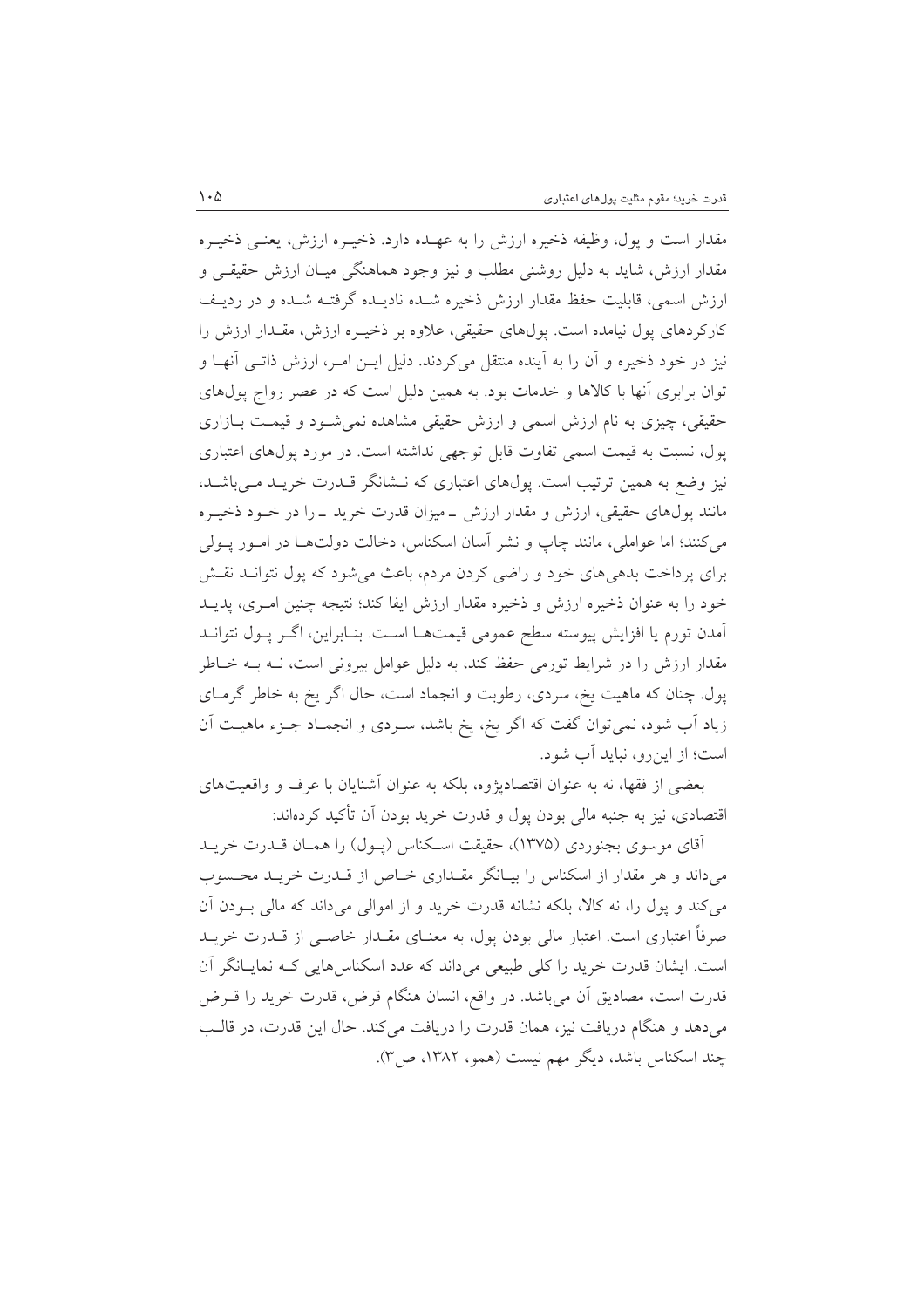آقای محمدصادق روحانی (۱۴۲۹ق) نیز در پاسخ به یک استفتاء، حقیقت پول را مالی بودن دانسته و بر این اساس، جبران کاهش ارزش پـول را روشــن و قــرض دادن قــدرت خريد را جايز دانسته است (روحاني، ١۴٢٩ق، استفتاء مؤلف از معظمِله). آقاي عبـدالكريم موسوى اردبيلي (١٣٨٧) نيز در ياسخ به اسـتفتائي چنـين نوشـته اسـت: «در ضـمان يـول اعتباري، چون ارزش ذاتي ندارد و جنس واسطه است، قدرت خريد ملاک است».

#### تعريف مختار

از تعاریف یاد شده، به اضافه نظر عرف و فقها در اینباره، پول را می توان چنین تعریف کرد: یول قدرت خریدی با ویژگیهای زیر است:

- ١. ارزش مصرفي آن، عين ارزش مبادلهاي آن است؛
- ٢. جنبه ثبوتي (حقيقي) يول، همان قدرت خريد و جنبه اثباتي (واقعـي) آن، همــان جنس و ماده آن است که مظهر قدرت خریــد اســت؛ بــه عبــارت دیگــر، ارزش حقيقي يول، همـان قــدرت خريــد و ارزش اســمي أن و همـان تــصاوير ارقــام نقش شدهٔ بر آن است؛
- ۳. پول کارکردهایی، مانند واسطه در مبادلـههـا، وسـیله مقایـسه ارزش۵حـا، ذخیـره ارزش هـا و پرداخـتهـای آینـده را دارد و ابـزار سیاسـتهـای اقتـصادی هـم محسوب مي شود؛
- ۴. از اّنجا که هر ذخیره ارزشی با مقدار ارزش با هم است، یول بــه همــراه ذخیــره ارزش مقدار ارزش را نیز ذخیره می کند؛ به بیان دیگر، ذخیـره مقـدار ارزش در همه کارکردهای یول نهفته است. یول مقـداری از ارزش را دارد کـه واسـطه در معامله واقع شده است، همچنین دارای مقداری از ارزش است که وسیله مقایسه ارزشها میباشد و نیز مقداری از ارزش را دارد که وسیله پرداختهای آینده است؛ اما به خاطر روشنی زیادی آن، در ردیف کارکردهای پول نیامده است.

ادله موافقان دخالت قدرت خريد در تقويم مثليت يول

#### الف. عرف

در نظر عقلاً، اعتبار یول به مالی بودن و برابری اَن با مقدار مشخصی از کالاً، مثل بـرنج و یا طلا و نقره یا همان قدرت خرید و توانایی معاملهای اَن است. در اینجا تفاوتی بـین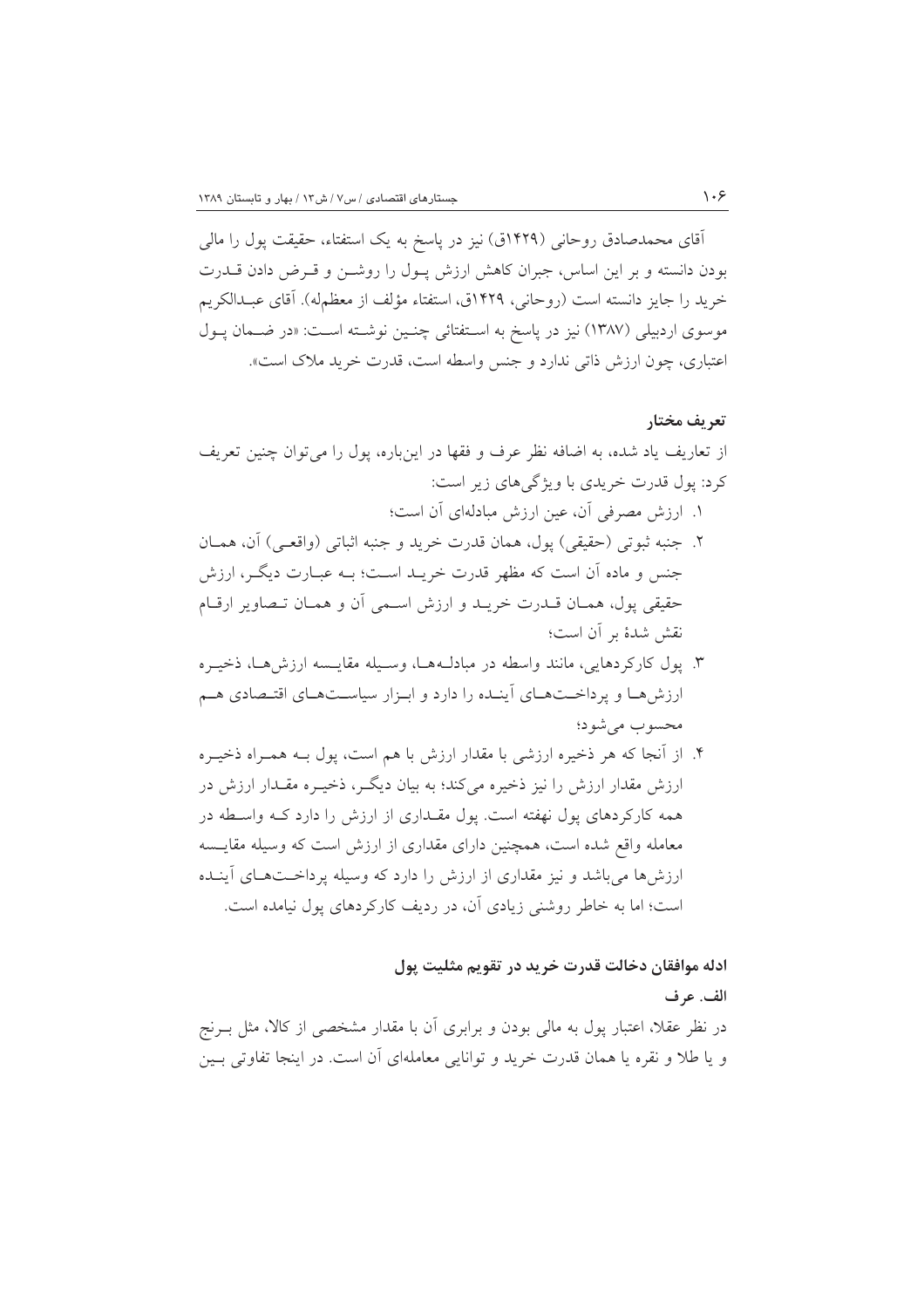مال های اعتباری محض و اموال حقیقی از نظر مالی بودن وجود دارد. فـرض کنـیم کـه اگر مهریه زنبی را در بیست سال پیش صد کیلو برنج قرار داده باشیم، امروز هـم، همـان صد کیلو اهمیت مالی بودن خـودش را دارد؛ یعنـی آن روز چهارصـد تومـان و امـروز چهل هزار تومان ارزش مالی دارد. نمی توان گفت که چون بیست سال پیش صـد کیلــو برنج بود، اکنون باید بیشتر باشد؛ چون اعتبار مالی آن کـه همـان کـاربردش در زنــدگی انسانهاست، تفاوتي نكرده است. الآن هـم همـان توانـايي بيـست سـال پـيش را دارد. همین طور است، اگر مهریه را بیست مثقال طلا قرار میدادیم. اما اگر مهریه پولی بود که اعتبار محض بود و صرف نظر از اعتبار، هـيچ ارزش مـالي و كـاربردي نداشـت، ماننــد اسکناس، اگر در اینجا مهریه زنبی بیست سال پیش بیست هزار تومان بوده است، امـروز نمی توانیم بگوییم که مهریه همان بیست هزار تومان است. به نظر ما، پـولی را کــه بــشر در درجه اول وضع کرده بود، طلا و نقره بود و اشـیای دیگـری را کـه پـول قـرار داده، معیار ارزش را همان طلا و نقره قرار داده است؛ یعنی صد تومان اسکناس بیست سال پیش در مقابل یک مثقال طلا بوده، چون به اندازه یک مثقال طلا کـاربرد داشـته اسـت. عقلاً این قدرت خرید را اعتبار کردهاند. اگر امروز یک مثقال طلا ده هزار تومان است، اّن صد تومان مهریه بیست سال پیش به ده هزار تومان تبدیل میشود؛ چون ارزش مالی اّن که بیست سال پیش برایش اعتبار شده، همانند ارزش کاربردی یک مثقال طـلا بــوده است و اگر امروز بخواهد آن ارزش مالی تغییر نکند، باید به جای صد تومـان، ده هـزار تومان پر داخت شود (معرفت، ۱۳۷۵).

عرف مي گويد پول قدرت خريد است؛ اما اين قدرت خريد بـه يـک مظهـر احتيــاج دارد؛ به عبارت دیگر، عرف ماهیت پـول را از دو چیـز مـیدانـد: یکـی، ارزش اسـمی (مظهريت) و ديگري، ارزش حقيقي (قدرت خريد). اين مظهر با توجه به شرايط زمـاني و مکانی گوناگون، متفاوت است. گاهی این مظهر از نوع کـالا بـوده کـه از آن بـه پـول کالایی تعبیر می شود. به علت نقصها و کاستی هایی که پول کالایی داشت، پول فلـزی جايگزين اَن شد. بعد يولهاي اعتباري، جايگزين يولهاي كالايي و فلـزي شـد. ارزش حقيقي يول يا همان قدرت خريد نيز جزئي از حقيقت يول است.

در شرایط تعادل اقتصادی بین ارزش اسمی و ارزش حقیقی، هماهنگی وجـود دارد؛ اما در شرایط تورمی و عدم تعادل اقتصادی، هماهنگی بین ایـن دو از میـان مـیرود. از أنجا كه حقيقت پول از دو چيز است، مقوم مثليت پول را نميتوان فقـط ارزش اســمي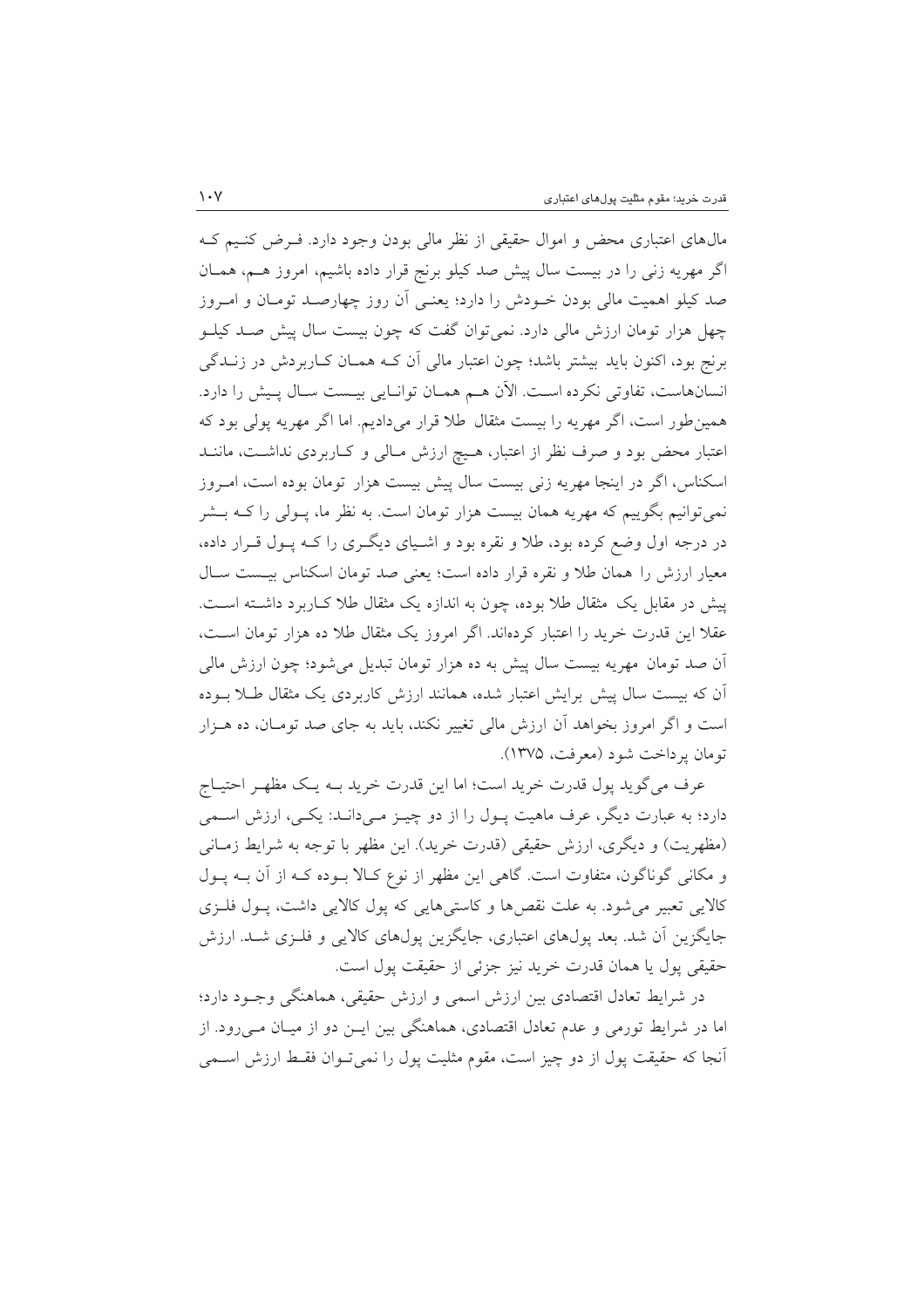آن دانست؛ بلکه ارزش اسمی یا مظهریت یا کاغذ منقوش به اعداد و ارقام یک بخش از يول مي شود و ارزش حقيقى يا قدرت خريد، بخش ديگر مي شود.

تأييدكنندهٔ اين ادعا كه حقيقت پول قدرت خريــد بــودن اَن اســت و كاغــذ و ارقــام روی پول، جنبه مظهریت اَن قدرت خرید را دارد، پرسشها و پاسخهـایی اسـت کــه از عرفهای مختلف در اینباره صورت گرفته است.

در یک تحقیق به عمل آمده در پاسخ به این سؤال که آیا با این جمله موافق هــستید كه يول چيزي جز قــدرت خريــد أن نيــست؟ عــرف عــام، عــرف دانــشگاهي و عــرف حوزوی به ترتیب ۷۵/۶ و ۷۹ و ۸۴/۸ درصد از جامعه آماری ۵۷۰ نفره، موافقت خــود را با اینکه پول چیزی جز قدرت خرید نیست، اعلام کردهاند. همچنین در جامعه آماری ۶۱۷ نفره، ۸۶/۹ درصد از پاسخدهنـدگان صـفت قـدرت خريـد را صـفت اصـلى پـول دانستهاند (موسایی، ۱۳۸۳، ص ۲۱۰\_۲۱۲).

### ب. قدمت خريد و فروش

اولین معاملهای که بشر بعد از مرحله معاملههـای پایاپـای انجـام داده، خریـد و فـروش بوده است. در خرید و فروش، خریدار باید قابلیت و قدرتی برای خرید داشته باشـد. از این رو، چیزی را به نام یول اختراع کردهاند تا مظهر و مبرز قدرت خریـد او باشـد. ایــن مظهر، در ابتدا كالايي به نسبت ارزشـمند بـوده و سـيس بـه صـورت يـول كـالايي يـا یولهای حقیقی درآمده و به این وسیله، خواسته بشر برای خرید و فروش محقــق شــده است تا با آن بتواند قدرت خریدی را برای خریدهای مورد نیاز خود در زمان حال و یا آینده ذخیره کند. پس اگر کارکردی به نام ذخیره ارزش در کارکردهای پول وجود دارد، اين ذخيره ارزش، تعبير ديگري از قدرت خريد خواهد بود. البته اين موضوع بــه خــاطر روشن بودن زياد بيان نشده است. خلاصه اينكه بشر مي خواهد با يول، قدرتي بيابد تا با آن، آنچه را که ندارد، به دست آورد و بخرد، بر همین اسـاس و بـا ایــن نگــاه، پــول را اختراع کرده است تا قدرت خرید یا نشانگر قدرت خرید باشد. ممکن است گفته شـود که پول وسیلهای برای خرید است، نه چیزی برای بیان مقدار قدرت خریـد؛ در جــواب این احتمال گفته می شود که هر قدرت خریدی دربردارنده مقدار نیز می باشد. از این رو، یول به عنوان معیار که لزوماً باید ثبات داشته باشد، باید میزان قــدرت خریــد را نیــز در خود نگه دارد و حفظ کند.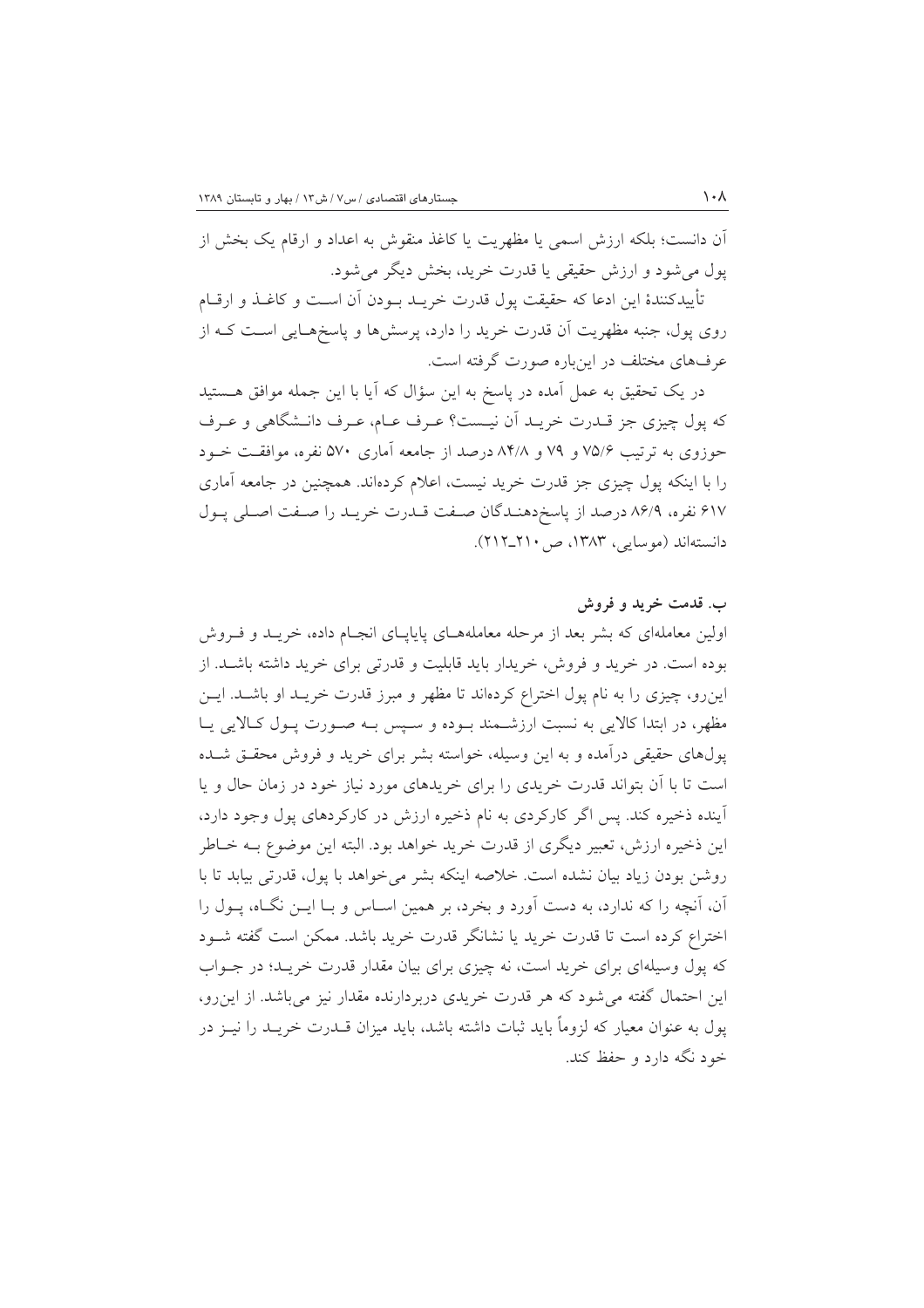ج. تبادر ثمن بودن (قدرت خريد بودن) پول و مثمن بودن كالا به ذهن منظور از تبادر، مفهوم اصولی آن نیست که در بحث الفاظ بهکار مـی(ود؛ بلکـه منظـور تبادر عینی آن است. عرف و عقلای عالم، پول را قدرت و قابلیتی مـیداننـد کـه بـا آن می توان کالاها و خدمات مختلف را خریـد؛ بنـابراین، در معاملـههـای مختلـف، پـول به عنوان ثمن و كالا و خدمات به عنوان مثمن ناميده مي شود. در موضوع تعيين بـايع و مشتری در معاملهها، کسی که یول در دست دارد، خریدار یا مشتری و کسی که کـالا در دست دارد، فروشنده یا بایع است. کسی که پول برای خرید کالایی ندارد، می گوید فعلاً توان خرید ندارم. این شواهد و دلایل بیانگر این است که پول اساساً وضع شــده اســت تا قدرت خریدی باشد که بهسادگی بتوان از آن در مبادلهها استفاده کرد. پـول پـا ثمـن، قدرت خریدی است که با میزان خاصی از کالا یا خدمات براب ی مبی کنید و از طرف مشتری ارائه میشود. در قرض نیز قرض دهنده پول را که با میـزان خاصـی از کالاهـا و خدمات برابری میکند، قرض میدهد؛ اگرچـه ممکـن اسـت عـواملی خـارجی کـه در اختیار قرض دهنده و قرض گیرنده نیست و عمدتاً به نهادهای پولی، بـانکی و اقتـصادی برمي گردد، اين قدرت خريد را به مرور زمـان كـاهش دهـد. بـه هـر حـال، آنچـه بـه قرض گیرنده منتقل می شود، قابلیت و قدرت خریدی است کـه امـری واقعـی و وسـیله برآوردن نیازهای اوست. در کالاهـا و خـدمات (مـثمن)، جنبـه و ویژگــی مـصرفی و کاربردی مطرح است، اما در ثمن (اگر از نوع پول باشد). جنبه قــدرت خریــد و مقــدار قدرت خرید مطرح است و ویژگی ذاتی و مصرفی اهمیتـی نـدارد؛ بـه عبـارت دیگـر، اولین چیزی که از پول در ذهن عرف سلیم متبادر می شود، این است کـه ماهیـت پـول چیزی است که میزانی از قدرت خرید را دارد؛ اما در مقابل، آنچـه از مـثمن و کـالا بـه ذهن متبادر می شود، جنبه مصرفی و ویژگی ذاتی آن است.

رمونبار، یکی از اقتصادیژوهان بزرگ، قدرت خرید بـودن پـول را بـا ایــن الفــاظ و عبارتها بیان کرده است: «یول فایده ویژهای دارد. هر کس یول داشته باشـد، در ذهـن خود هر چه را بتواند به دست آورد، دارد. به قول اندرسن، پــول داراي اختيــار انتخــاب است» (رمونبار، ۱۳۶۷، ص۴۱۶).

د. تفاوت میان پولهای حقیقی و پولهای اعتباری (کاغذی) برای اثبات مقومیت قدرت خرید در مثلیت به وسیله بیان تفـاوت پـول حقیقـی و پـول اعتباري به دو گونه مي توان دليل آورد: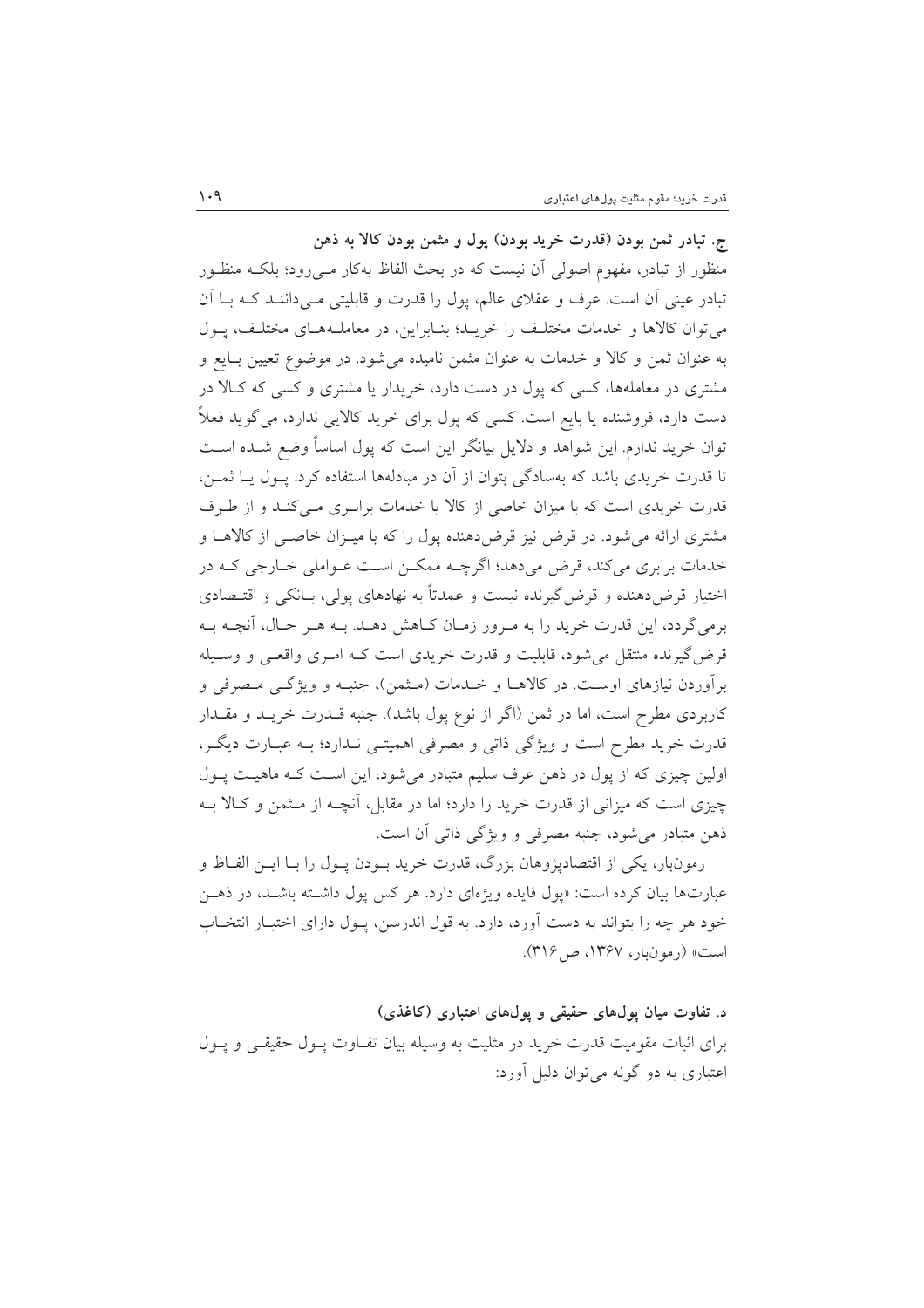۱. «دربارهٔ پولهای حقیقی، همچون درهم و دینار، میتوان گفت کـه کـاهش ارزش آنها چیزی بر عهده نمی آورد؛ زیرا مالیتشان برخاسته از جنس خودشـان اسـت، هماننــد دیگر اموال مثلی؛ ولی پول اعتباری، از آن نظر که بهخودیخود، ارزش مصرفی نداشته و تنها در معاملهها بهکار میرود، ویژگی ارزش مبادلهای و توان خرید آن، در نگاه عرف و عقل، همچون صفتی حقیقی به شمار میآید؛ پس همانند دیگر صفتهای مثل خـود، به عهده شخص مي آيد» (هاشمي شاهرودي، ١٣٧۴).

٢. بدون شک اجزا و واحدهای يـول، قـدرت خريـد مـشترکی دارنـد و واحـدهای یول قانونی در محیط مورد معامله مثلیت کامل دارد. این مسئله، امـری مـسلم و حتمـی در زمان واحد است؛ اما موضوع مورد بحث، مثلیت پــول در طــول زمــان اســت. یــک واحد یول کاغذی به مرور زمان شکل خود را حفظ می کند؛ اما محتـوای آن یـا قــدرت خریدش تغییر میکند. این تغییر، گاه در جهت صـعود و گـاه در جهـت نـزول اسـت. اما جهت کاهش ارزش پول به سبب توسعه در صدور و انتـشار پـول و اعتمـاد بـه آن، عامتر و بیشتر است. بی گمان هیچکس، حتی اقتصادپژوهان، تغییر قدرت خریـد پـول را با گذشت زمان انکار نمیکنند؛ پس اگر اتفاق نظر داشته باشیم بـر اینکـه پـولهـای کاغذی بهای محض دارد و اعتباری جز قدرت خرید ندارد، مـیپـذیریم کـه پـولهـای کاغذی در یک زمان از نظر ساخت و قدرت خرید، بـه صـورت عرفـی و قـانونی مثـل هم هستند؛ اما از نظر قدرت خرید در طول زمان مثل هـم نمـی،باشـند، اگرچــه مثلیـت ظاهری و شکلی شان حفظ شود. در نتیجه، اگر گفته شود کـه مثلیـت گنـدم و جــو بــر این تعریف سازگار نیست (یعنی در طول زمان هم مثلی است)، گفته می شـود کـه ایــن كالاها ارزش كالايي دارد كه گاه ممكن است ارزش يولي هم داشــته باشــند؛ امــا ارزش پولهای کاغذی به قدرت خرید منحصر است (الـسبهانی، ۱۴۱۹ق، ص ۲۰)، در حـالی که ارزش یولهای حقیقی به قدرت خریـد منحـصر نیـست؛ یعنـی پـول۱های کاغـذی صرف نظر از قدرت خريـد و نـشانگر قـدرت خريـد بـودن، ارزش ديگـرى، بـهويـژه ارزش ذاتی ندارد و در صورتی که از اعتبار بیفتد، هیچگونه ارزشی ندارد؛ اما پـولهـای حقیقی، صرف نظر از قدرت خرید، ارزش ذاتی و کـاربردی دارد، بـهگونـهای کـه ایـن ارزش از زمانی به زمان دیگر منتقل می شود. ایــن امــر بیــانگر آن اســت کــه پــول۱هــای اعتباری اختراع شده است، تــا صــرفاً نــشانگر قــدرت خريــد باشــد. از ايــن(و، مثليــت در پولهای حقیقی، مانند همان کاربرد و ارزش ذاتـی اسـت؛ امـا مثلیـت در پـولهـای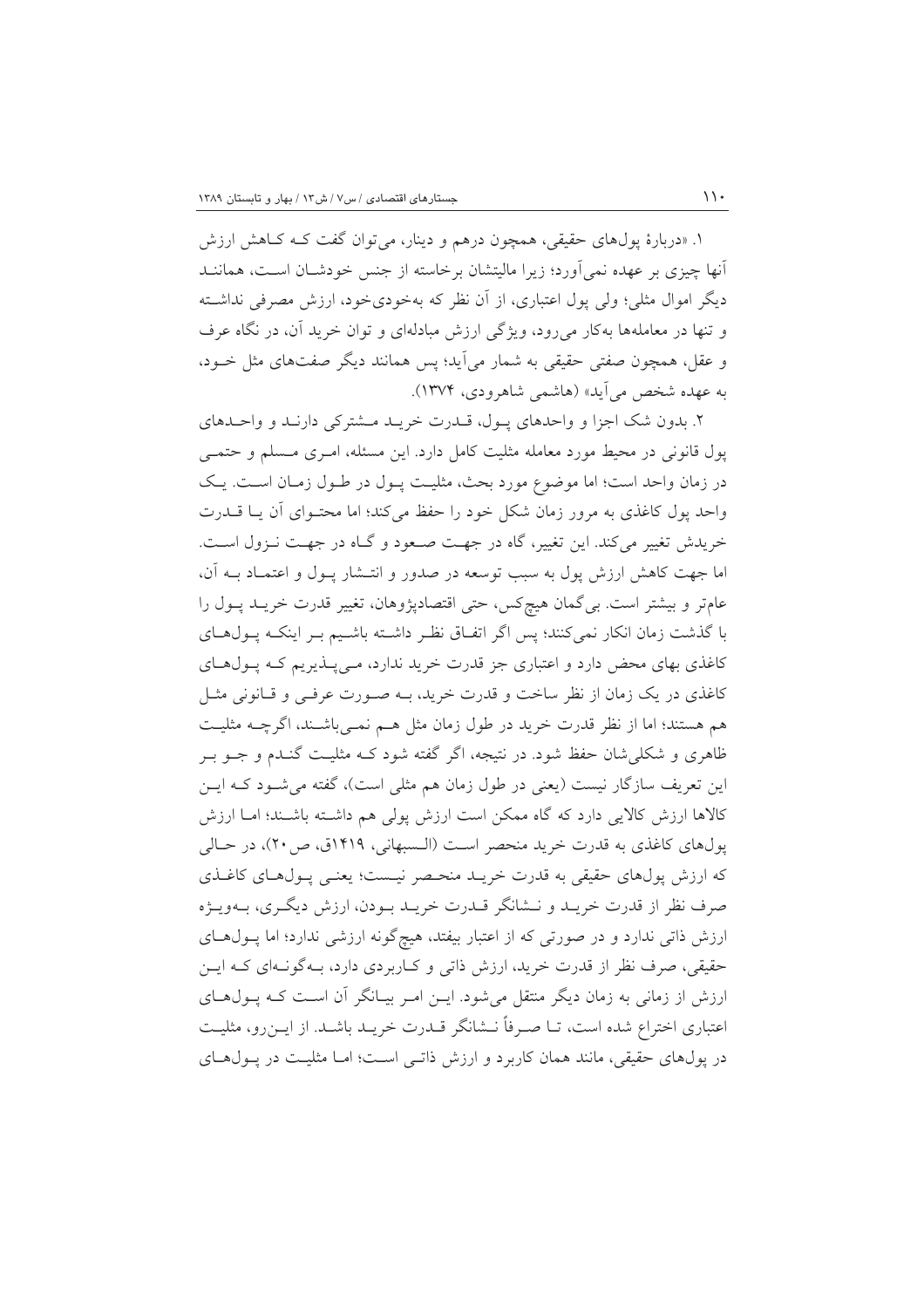اعتباري، ماننـد همـان قـدرت خريـد اسـت؛ زيـرا ايـن يـول وضـع شـده تـا نــشانگر قدرت خريد باشد.

ویژگی ارزش مبادلهای صرف و نبود ارزش مصرفی پول(حای اعتبــاری و نیــز نبــود ارزش در صورت سقوط از اعتبار و هزینه پایین چاپ و نــشر ایــن پــول۱هــا، شــواهدی است که بیان می کند حقیقت یول@ای اعتباری به قدرت خرید آنهاست؛ در حالی که در پولهای حقیقی، چنین چیزی مشاهده نمی شود. به عبارت دیگر، در پـولهـای حقیقـی حيثيت كالايي و مصرفي بالفعل و حيثيت يولي بالقوه است؛ امـا در يــول(حاي اعتبــاري حيثيت يولي بالفعل و حيثيت كالايي و مصرفي وجود ندارد كه اين امر نــشانگر قـــدرت خرید بودن یولهای اعتباری است.

ادله مخالفان دخالت قدرت خريد در تقويم مثليت يول

عدهای از محققان معتقدند که مقوم مثلیت در پـول، ارزش اسـمی آن اسـت، نــه ارزش حقیقی و قدرت خرید. این محققان برای ادعای خود دلیـل آوردهانــد کــه در ادامــه، بــه همراه نقد آن ارائه خواهد شد:

۱. قدرت خرید از عوارض و حالتهای پول است، نـه از مقـومهـای پـول. عـرف نمی گوید که قرض دهنده، قدرت خرید را قرض داده است؛ بلکه می گوید پول اعتبـاری قرض داده است (گروهی از مؤلفان، ۱۳۷۴، ص۷۸ـ۷۷).

در نقد این استدلال ممکن است گفته شود:

اول: عرض و جوهر از اصطلاحهای فلسفی است کـه دخالـت دادن آن در علــوم و امور واقعی، مانند اقتصاد و فقه، درست نیست. از طرف دیگر، اگـر قــدرت خریــد را از عوارض پول بدانیم، نه ذاتی پول، این عرض یا عارضه جزء اعراض لازم است کـه در امور واقعی با ذاتی ها تفاوتی ندارد.

دوم: عرف، پول را قدرت خرید میداند و معتقد است وقتی که مردم توان و قــدرت خرید ندارند، یول قرض میکنند. همچنین، عرف به کسی که پولدار است، توانمند و به کسی که بی پول است، ناتوان می گوید. تحقیق میدانی انجام شده دربـارهٔ قــدرت خریــد بو دن يول نيز اين ادعا را تأييد مي كند (موسايي، ١٣٨٣، ص ٢١٠\_٢١٢).

٢. يول اعتباري از نظر يول بودن با يول حقيقي تفاوتي ندارد؛ تنها تفــاوتش بــا يــول حقيقي از جهت غير يولي است؛ به عبارت ديگر، يول حقيقي صرف نظر از يول بودن و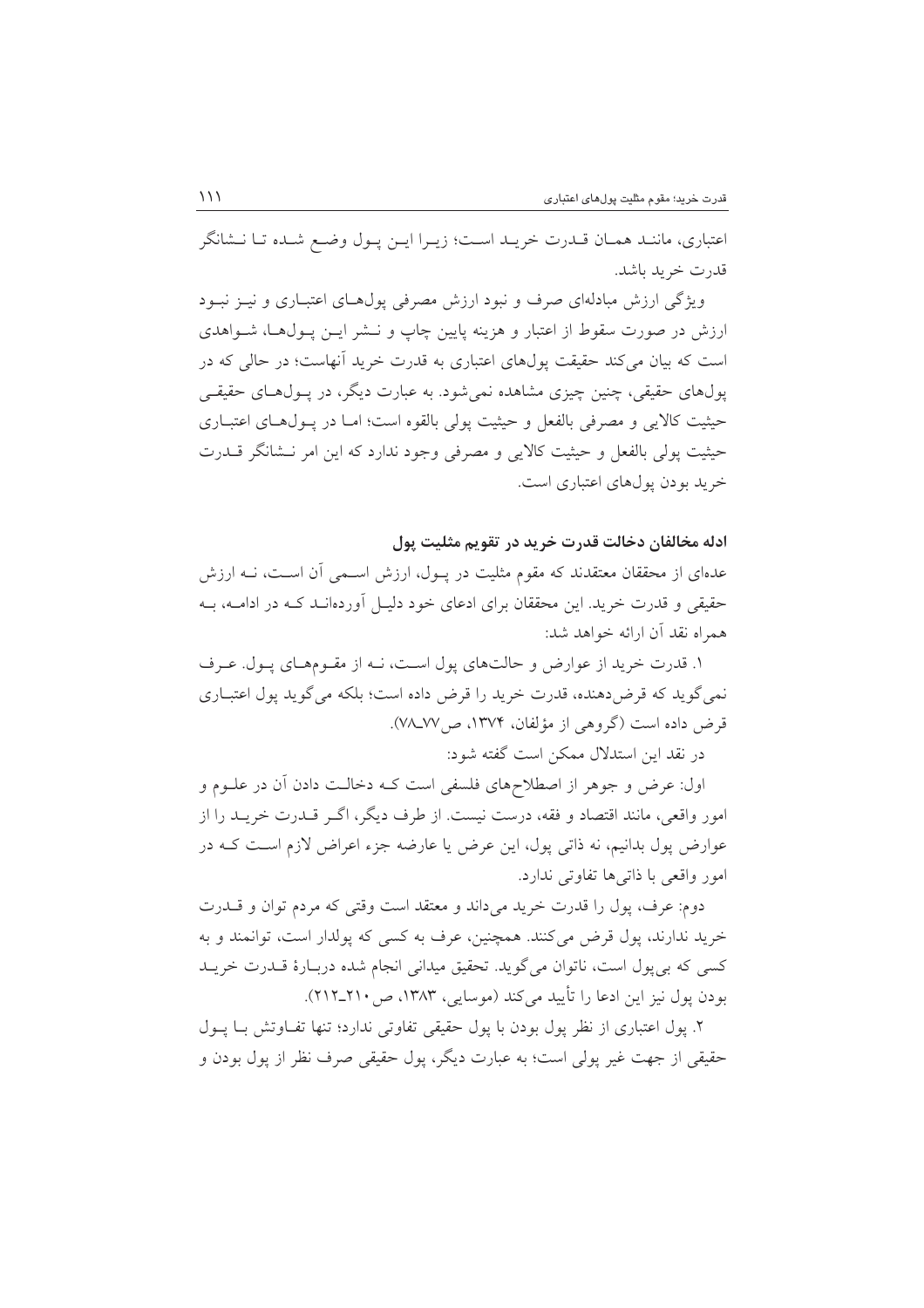ارزش مبادلهای داشتن، ارزش مصرفی دارد و یک کالای حقیقـی اسـت و بـا توجــه بــه وجه اشتراک یول حقیقی با یول اعتباری در ارزش مبادلهای، در صورتی که مقـوم یــول اعتباری قدرت خرید آن باشد، در مورد پولهای حقیقی نیز همین وضعیت است؛ یعنی در سکه طلا و نقره نیز باید قدرت خرید مطرح باشد که کم و زیاد می شود؛ اما هیچ یک از فقها به جبران قدرت خريد آنها قائل نيست (گروهي از مؤلفان، ١٣٧۴، ص٧٧-٧٨). در برابر این استدلال نیز گفته می شود:

اول: «به شمار آوردن توان خرید از ویژگیها و صفتهای مثل است کـه بـر عهـده می آید و در میان مردم فقط در پولهای اعتباری است و نـه حقیقـی؛ زیـرا نکتـه آن در عرف به جنبه یول بودن و وسیله مبادله شدن مربوط نمی شود تا گفته شـود کــه هــر دو گونهٔ یول [اعتباری و حقیقی]، از این دیدگاه یکسان است، بلکـه راز و رمـزش همـان اعتباری بودن این دسته از پولهاست؛ چرا که پول اعتباری فقـط بـه ایــن دلیــل منتــشر می شود که نشانگر مالی بودن و توان خرید باشد که قـانون اَن را معتبـر مــی شــمارد. از اینرو، این توان به صورت معنای اسمی [یعنبی استقلالی] نگــاه مــی شــود، ولــی پــول حقیقی چنین نیست و می توان گفت که توان خریــد در آن بــه صــورت معنــای حرفــی [یعنی غیر مستقل و وابسته] بوده و از آثار و ویژگیهای جنس آن مـیباشــد و بــه ایــن ترتیب، در میان مردم از ویژگیهای مثل، افزون بر جنس حقیقی آن، به شمار نمــی]یــد؛ به دیگر سخن، داشتن فواید و بهرههایی در خـود جـنس پـول حقیقـی و اینکـه همـین بهرهها معیار مالی و یول بودنش شده است، مردم را بر آن مــیدارد تــا در ضــمان، آن را همچون دیگر کالاهای حقیقی به شمار آورند» (هاشمی شاهرودی، ۱۳۷۴).

دوم: درست است كه يولهاي حقيقي، يعني طلا و نقره نيز قدرت خريـد محـسوب می شود؛ اما تفاوت آن با پولهای اعتباری، این است که در شرایط تورمی، قیمت همـه چیز (حتی طلا و نقره) افزوده می شود، به جز پـولهـای اعتبـاری کـه قیمـتش کـاهش می یابد؛ یعنی پول،های حقیقی به خاطر ارزش ذاتی شان، مثل بقیــه کالاهــای حقیقــی در شرايط تورمي مشمول افزايش قيمت و نه كاهش قيمت است. اين يـول اعتبـاري اسـت که در شرایط تورمی پیوسته ارزشش کاهش مـییابـد. از طـرف دیگـر، اگـر پـولهـای حقیقی هم مشمول کاهش ارزش شدید شود، محل بحث خواهد بود، همچنین صـاحب یول حقیقی در شرایط تورمی با کاهش ارزش پول روبهرو نمی شود، زیرا دولت اقدام به ضرب سکههایی با عیار کمتر می کند؛ اما کسی که یول حقیقی با عیار بالا دارد، می تواند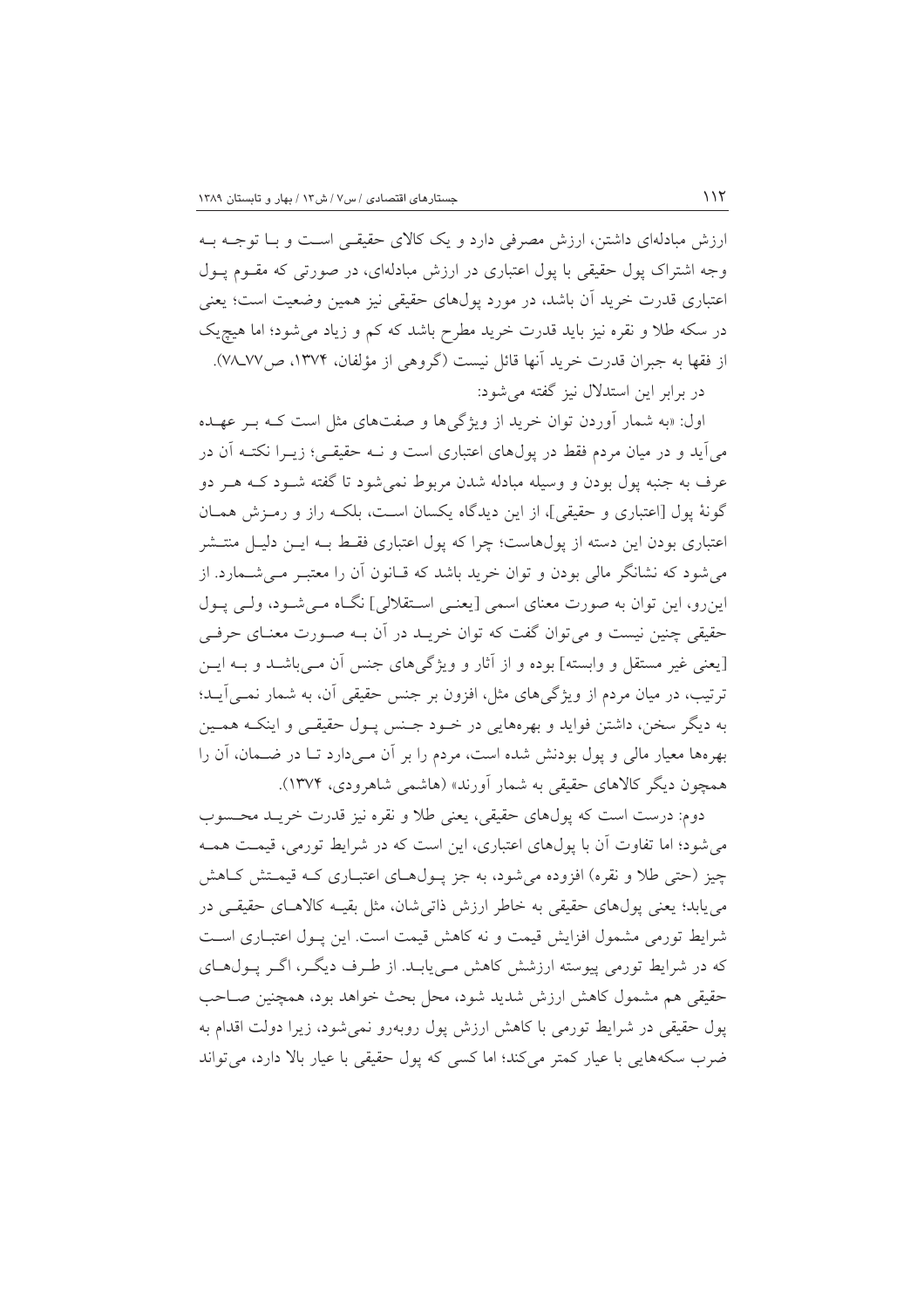يولش را ذوب و تبديل كند. در اين شرايط، قيمت طلا يا نقره كاهش نيافته و ايــن امــر، به معنای عدم کاهش محسوس قدرت خرید چنین شخصی است.

۳. پول ارزش مبادلهای خالص اشیاست که ارزش مصرفی آن در ارزش مبادلهای ش ينهان است. در اين تعريف، ماهيت يول به خاطر قدرت خريد آن نيست؛ بلكه به اصــل ارزش مبادلهای وابسته است، نه مقدار آن.

۴. وظايف پول به سه چيز منحصر است: معيار سنجش ارزش، وسيله ذخيـره ارزش و اصل ذخیره ارزش بودن، نه مقدار ذخیره ارزش تا قـدرت خریـد مقـوم مثلیـت پـول باشد (گروهی از مؤلفان، ۱۳۷۴، ص۷۸ـ۷۷).

در پاسخ به این دو استدلال می توان گفت:

اول: چیزی ارزش مبادلهای دارد که یا خـود بـهطـور ذاتـبی ارزشــمند باشــد و از آن به عنوان قدرت خريد يا وسيله آساني مبادله استفاده شود يا نشانگر قدرت خريد باشــد. یولهای حقیقی بهطور ذاتـی ارزشـمند اسـت و ارزش مـصرفی دارد، هـر چنـد ارزش مبادلهای هم دارد؛ اما نوع دوم از حامل های ارزش، نشانگر قدرت خرید است. یول۱های اعتباری از این نوع میباشد.

دوم: چنان که پیش از این بیان شد، اصل ذخیره ارزش که از کارکردهای پول است، نمی تواند به همراه خود، مقـدار ارزش را نداشـته باشـد؛ یعنـی وقتـی مـی گـوییم پـول ذخیرهکننده ارزش است، توجه داریم که هر ارزشی بر مقدار و کمیت مبتنـی اسـت کـه یول، آن مقدار خاص از ارزش را نیز ذخیره می کند.

۵. قدرت خرید، امری مبهم و کلی است؛ از این رو، نمی توانـد مقـوم مثلیـت باشـد، زیرا مستلزم غرر است. به عبارت دیگر، «توان خرید به این معنا، چیـزی انتزاعـی اسـت که عرف آن را درنیافته و مال خارجی به شمار نمیآورد و تنها همان برگه پـول را مـال خارجی میداند. ناگزیر ضامن نیز مثل آن را به عهده دارد؛ زیرا ارزش و مالی بودن و به دیگر سخن، توان خرید، حیثیت تعلیلیه است و با صفتهای مثل بیگانه، همانگونه ک در مثلم های دیگر چنین است» (هاشمی شاهرودی، ۱۳۷۴).

البته درست است كه قدرت خريد، امرى مبهم وكلي است، اما قرض دهنـده قــدرت خرید را به گونه کلی به قرض گیرنده نمیدهـد، بلکـه مقـدار معینـی از پـول را قـرض میدهد که میزان خاص و معینی از قدرت خرید را دارد و به هنگام سررسید بدهی نیـز همین قدرت خرید را می خواهد. همین میزان از علم، سبب برطرف شدن غرر می شـود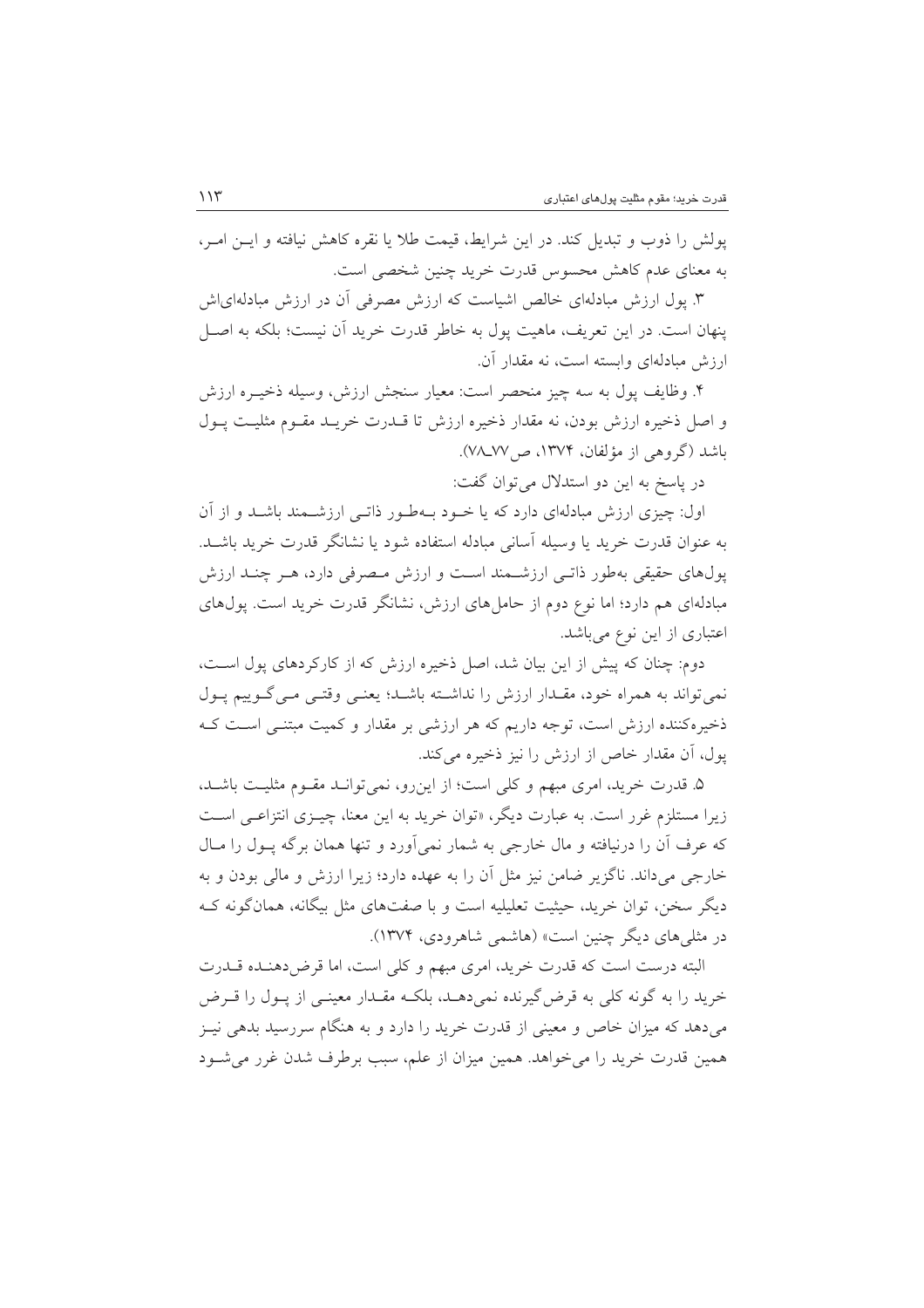كه بعضي از فقها بر اساس همين مبنا، فتوا دادهاند. به عبارت ديگر، قدرت خريد، وجود و تحقق چیزی در عالم ثبوت است که این قابلیت در عالم اثبات به وسیله یول به ظهور میرسد؛ یعنی پول مبرز و مظهر قدرت خرید است. کسی که بازوان قدرتمند و هیکلے بزرگ و قوی داشته باشد، با بلند کردن یا پرتاب کردن وزنههای سنگین، قدرت خود را نشان میدهد. این کارها، نشانگر میزان قدرت این ورزشکار است. یول نیز بیانگر میـزان خاصي از قدرت خريد است، نه قدرت خريد به صورت كلي.

۶. بر اساس آنچه از دلیلهای شرعی و عقلایی برمیآید، موضوع ضمان، مال است، نه مالي بودن و بها، زيرا اينها جز صفت و حيثيت تعليلي است، نه آنكه موضوع ضـمان باشد و در آن ادله، عنوان «من اتلف المال» آمده است. بنـابراين، مـى تـوان گفـت: «اگـر ضمان كاهش قيمت از آن جهت است كه از آغاز خود، بها و ماليت بـه عهـده مـي آيـد، این خود بر خلاف آن است که مال و نه مالیت آن بهخودیخود، موضوع ضمان اسـت» (هاشمې شاهرودي، ۱۳۷۴).

درست است كه موضوع ضمان، مال است؛ اما مال دو گونه است: مال حقیقی و مال اعتباری. خروج از عهده در مال حقیقی به دادن مثل آن صورت می گیــرد کــه در خــارج همان ویژگیها را دارد و عرفاً این همانی در اینجا درست است؛ اما خروج از عهـده در مال اعتباری، مانند یول،های اعتباری، به دادن مثـل واقعـی یـا مالیـت یـا قــدرت خریــد صورت مي گيرد تا اين هماني عرفي محقق شود، زيرا حقيقت مال حقيقي، همان چيــزي است که در همه زمانها ویژگی یکسانی دارد؛ اما حقیقت مـال اعتبـاری همـان قــدرت خريد است كه بايد به قرض دهنده يا صاحب حق برگردد. عـلاوه بـر ايـن، اگـر يـول قدرت خرید نباشد و قدرت خرید از مقومهای مثلیت نباشد و تأدیــه دیــز و قــرض بــا همان واحدهای پولی باشد که به ظاهر مثل واحدهای قـرض گرفتـه اسـت، مثلیـت در ادای قرض رعایت نشده و این همانی حقیقـی از نظـر دور مانـده و فقـط ایـن همـانی ظاهری رعایت شده است که عرف چنین تأدیهای را کامل نمیداند.

٧. بر اساس قوانین حقوقی، دارنده اسکناس فقط مالک اسکناس با هویت خاص بـا شماره سری معیّن با ریالهای مکتوب بر آن است، نــه بیــشتر. قــدرت خریــدی کــه در اسکناس مشاهده می شود، از لوازم و اوصاف اضافی «ریال» است که مقدار معیّنبی از آن روی برگه اسکناس ثبت شده است. اقدامهایی، مانند شمارهگذاری، طراحبی خـاص و انتخاب کاغذ ویژه، برای جلوگیری از تقلّب انجام شده اسـت و همچنـین بـرای اینکـه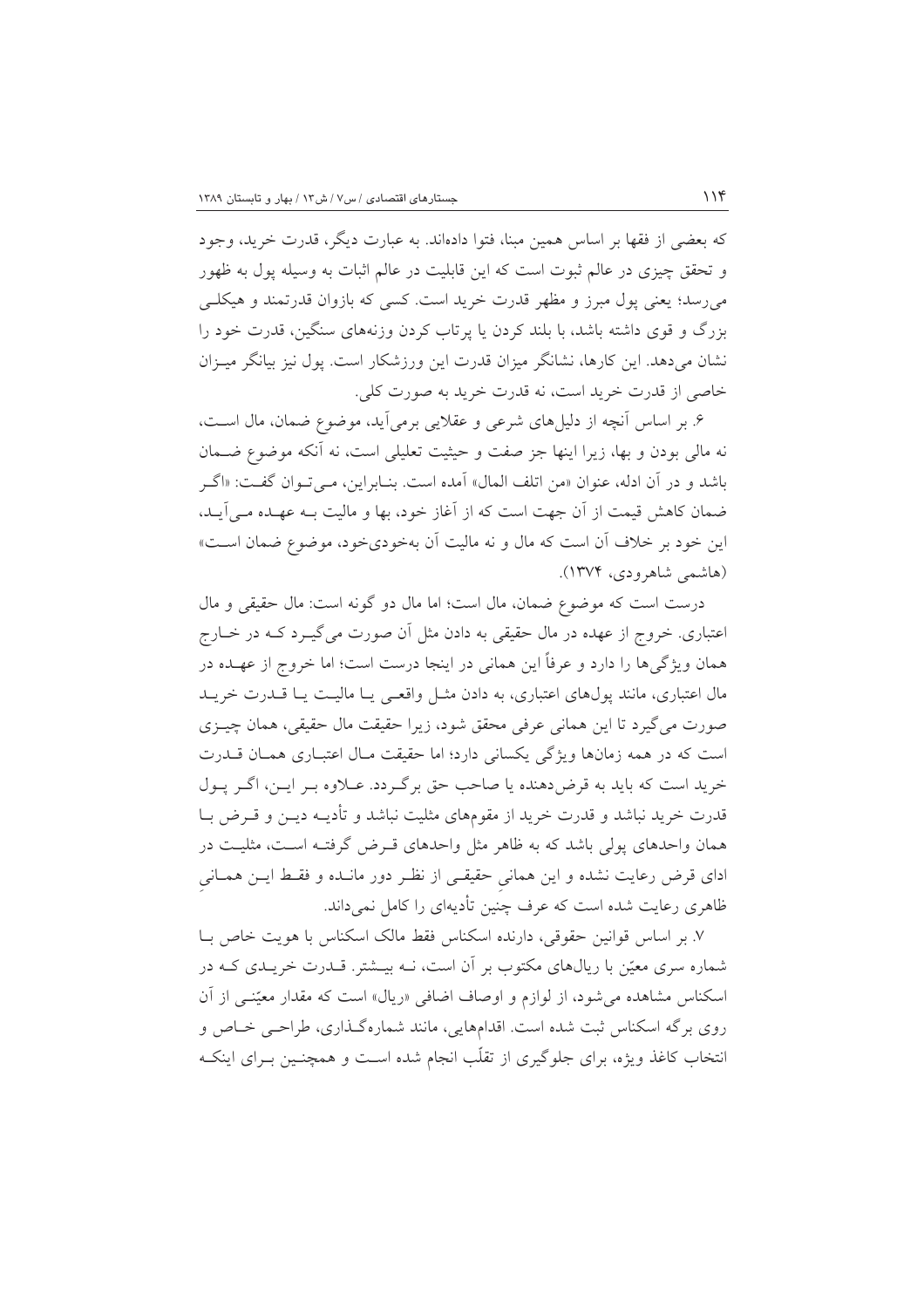نشان دهد اين اسكناس از طرف حكومت منتشر شده و سند حكـومتى اسـت (توسـلى، ۱۳۸۴، ص۱۲۳\_۱۵۰). جواب این اشکال پیش از این گذشت و آن اینکه دارندهٔ قــدرت خرید، مالک اسکناس هایی است که نشانگر قدرت خرید است و او در عقد قرض ایــن اسكناس ها را با قدرت خريد قرض مي دهد، نه فقط قدرت خريد به صورت كلي.

٨. اگر يول را قدرت خريد و يا قدرت خريد را ذاتي يول بـدانيم، بايـد بـه لـوازمي پایبند باشیم که عرف به اینها متلزم نیست. نخستین لازمهٔ ایــن سـخن آن اسـت کــه در یول، مال و مالیت یکی باشد و دوگانگی بین این دو که از پــذیرههــای مــسلّم عرفــی و عقلایی به شمار میرود، نقض شود؛ زیرا عرف و عقلا، عنوان «مال» را بـرای اشـاره بــه ذات شیئی به کار می برند کـه وصـف مالیـت دارد. فرقـی نمـی کنـد کـه آن ذات، عـین خارجي، يا كلَّبي به عهده فرد، حق و يا منفعت باشد؛ اما عنوان و مفهوم «ماليت» را فقبط برای اشاره به خود صفت ارزش مبادلهای که وصف نسبی است، بهکـار مـیبرنـد. ایــن وصف از آنجا که ذاتی شیء نیست، غیر دائم و از بین رفتنی است. دومـین لازمـه ایـن سخن أن است كه پول، هم مثلي و هم قيمي باشد؛ زيرا بـا پــذيرش مثلــي بــودن پــول، مثلیت آن را در قدرت خرید میدانیم و مدعی هستیم که مثل پول، هر چیزی است کـه قیمت واقعی آن را بیان میکند. از ادبیات مربوط به مثلی و قیمی در فقه و حقوق، ایــن معنا استفاده می شود که اموال، مثلی و یــا قیمــی اســت و هــیچ مــالی در آن واحــد و از جهت واحد نمي تواند هم مثلـي و هــم قيمـي باشــد. دوگــانگي بـين مثلـي و قيمـي از يذيرههاي مسلَّم عرفي است (همان).

اين ادعا قابل نقد است:

اول: عرف حیثیت مالیت را در مال مندک می بیند و تفکیکی بین این دو قائل نیست؛ زیرا عرف، مال بودن یک چیز را مشروط به مال بودن اَن میداند؛ از این رو، معتقد است که نمی شود چیزی مال باشد، اما مالیت در آن نباشـد. بـر ایــن اســاس، اگــر چیــزی بــه صورت عرفي يا شرعي ماليت نداشته باشد، مال به حساب نمي آيد. تفاوت يول بـا كـالا در این است که مالیت کالا ـ که به حیثیت کاربردی آن برمی گردد ـ امری ذاتـی اسـت؛ اما مالیت پول با توجه به شرایط اقتصادی تورمی، متغیـر اسـت. عـرف پـول را اعـم از حقیقی و اعتباری قدرت خرید میدانـد. در شـرایط غیـر تـورمی بـین ارزش اسـمی و ارزش حقیقی (قدرت خرید) تفاوتی نیست، اما عامـل تــورم باعــث دگر گــونی قــدرت خريد يول و فاصله افتادن ميان ارزش اسمي و ارزش حقيقي يول مي شود.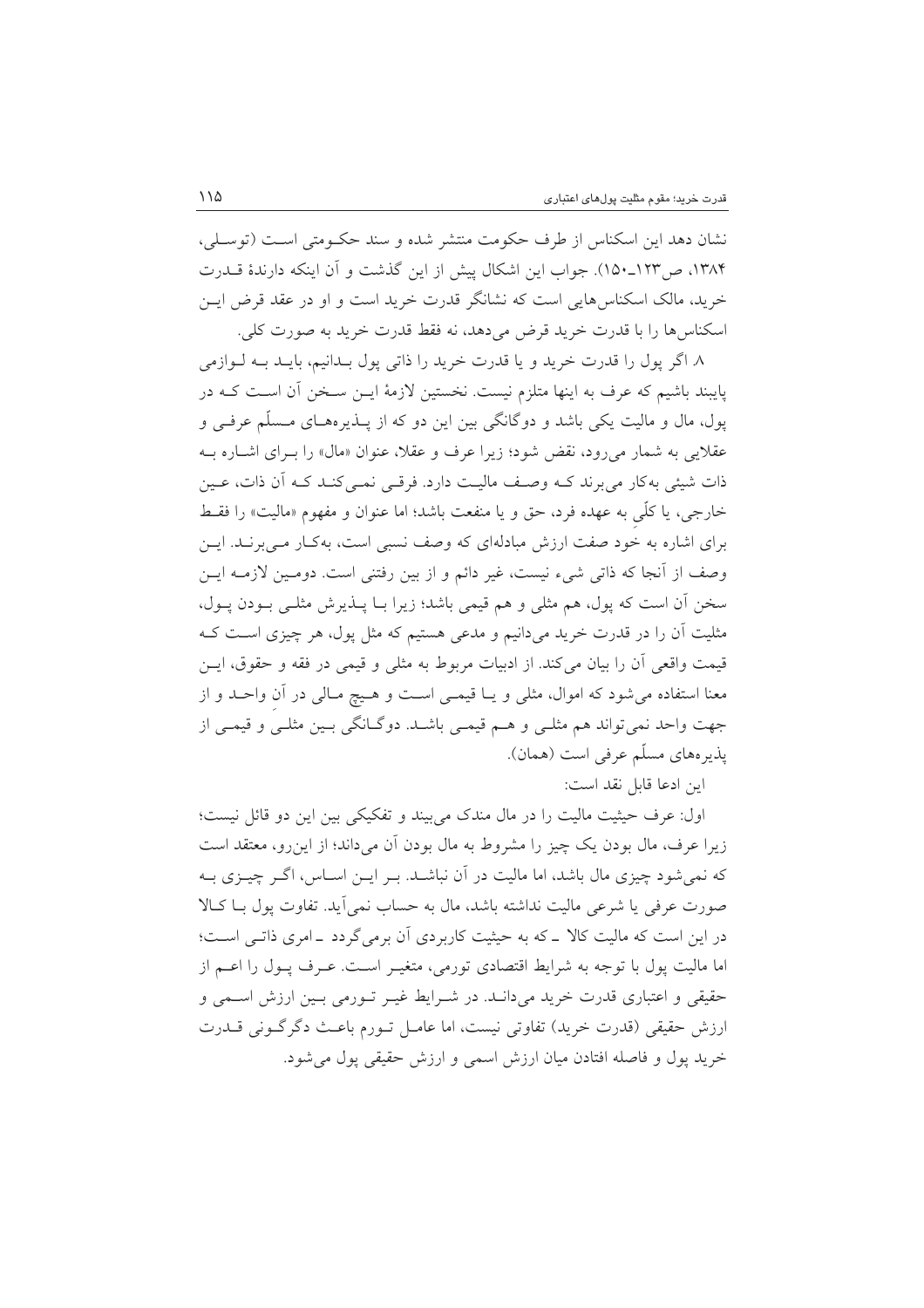دوم: هیچ مشکلی نیست که یک کالا، نه در اَن واحد، بلکه در یک زمان مثلـی و در زمان دیگر قیمی باشد. در گذشته، پارچه کالای قیمی بوده؛ اما امروزه کالای مثلی است. پول در شرایط غیر تورمی کـالای (اعتبـاری، نــه حقیقـی) مثلـی اسـت؛ امـا در شــرایط تورمی کالای قیمی یا کالای مثلی است که مثل آن، مثل قدرت خرید آن است، نــه مثــل ظاهري آن.

نتيجه اين گفتار، پاسخ به سؤال اول را ارائه ميکند و آن اينکه حقيقت پول در عرف اقتصاد و عرف عام، قدرت خريد است. اما اين امر به دو گونه قابـل تحليـل اسـت: بــه صورت ثبوت و اثبات. در عالم ثبوت، يول همان قدرت خريد است؛ البتـه ايــن قــدرت خرید به یک مظهر احتیاج دارد. یول کـالایی، پـول حقیقـی و پـول اعتبـاری، از جملـه مظهرهای قدرت خرید است. این گونه تلقی، برداشت عرفی از یول است کـه تعـاریف يول در اقتصاد نيز تأييدكنندهٔ آن است.

مثلی و قیمی بودن پول های اعتباری تعاریف مثلی و قیمی پیش از تعیین مثلی یا قیمی بودن پول، لازم است بـا دیـدگاههـای برخـبی فقهـا دربـارهٔ تعريف مثلي و قيمي أشنا شويم. تعاريف مال مثلي به اين شرح است:

علامـه حلـی در تحریـر (بـیتـا، ص١٣٩)، شـهید در *دروس* (١۴١٢ق، ص١١٣)، ابن ادریس حلی در *سرائر (*۱۴۱۰ق، ص ۴۸۰) و شهید ثانی در *مسالک الافهام* (۱۴۱۴ق، ص۴۴۷)، مثلی و قیمی را تعریف کردهاند که مرحوم شـیخ انـصاری پـس از نقـل ایـن تعاريف، ديدگاه مشهور را چنين اَورده است: «المثلي مايتساوي أجزاؤه من حيث القيمــة؛ مثلی عبارت است از آنچه که اجزایش از نظر قیمت بـا هــم مــساوی باشــد» (انــصاری، ۱۴۱۸ق، ص۲۱۴). منظور از اجزا چیزی است که اسم حقیقـت بـر آن صـحیح باشـد و منظور از تساوی اجزا از نظر قیمت، تساوی اجزا نسبت به یکدیگر است. بـه ایــن معنــا كه قيمت هر جزء نسبت به قيمت جزء ديگر، مانند نسبت دو جزء از نظر مقدار اسـت؛ يعني اگر مقداري از آن چيز يک قيمـت داشـته باشـد، نـصف آن بـا نـصف قيمـت آن مساوی است (همان، ص۲۰۹). شیخ انصاری یک نکته را در تعریف مثلی اضافه می کند و أن اينكه، «معناى لفظ مثلي، حقيقت شرعيه، متشرعه و معناى لغوى أن نيـست؛ بلكـه هر چیزی که بر مثلی بودن آن اجماع شود، مثلـی اسـت» (همـان، ص٢١۴). ایــشان در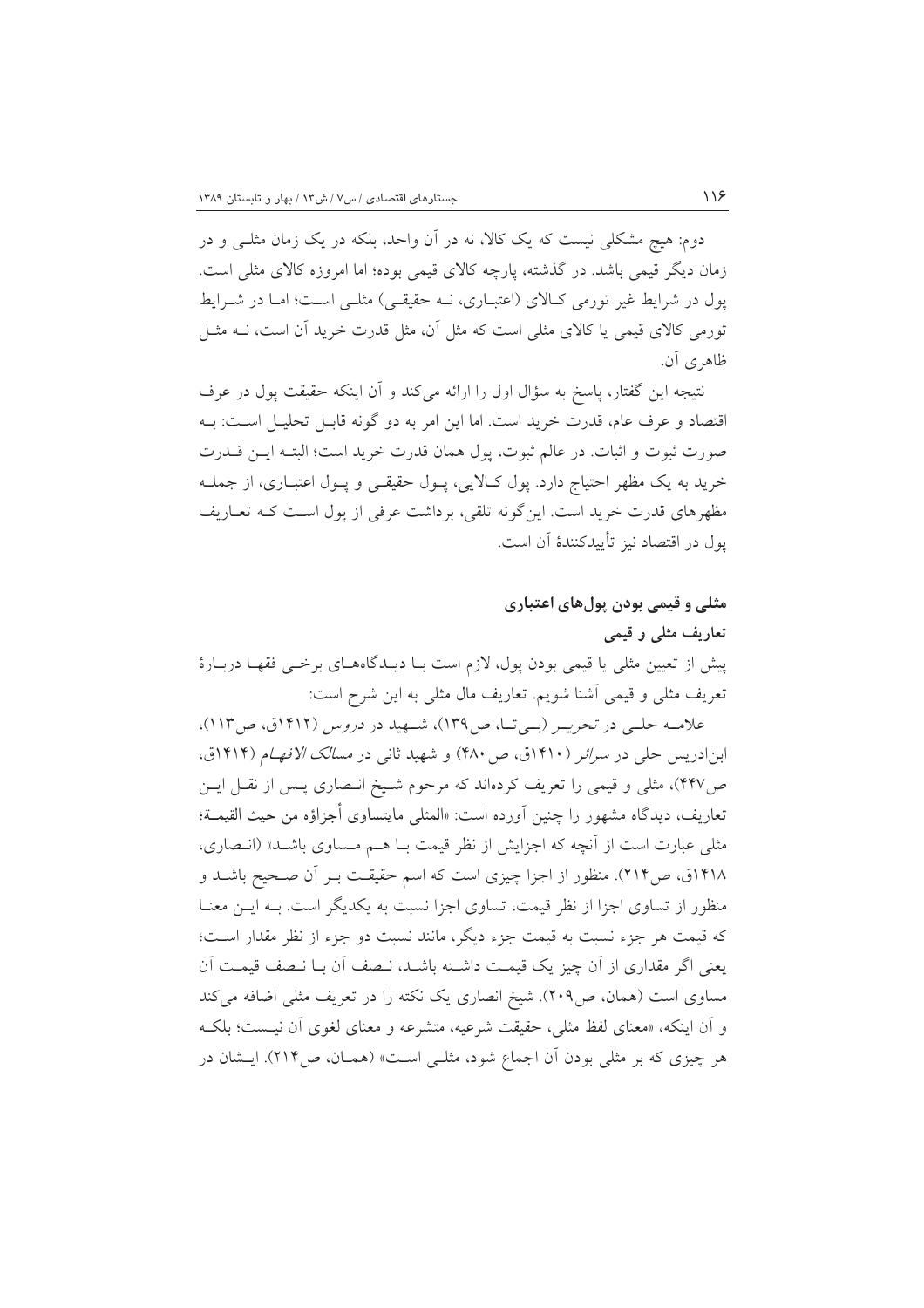ادامه فرمودهاند: «هر چیزی که بر مثلی بودنش اجماع شده باشـد، مـثلش مـورد ضـمان است که در اینجا صفتهایی که اختلاف آنها باعث اختلاف در رغبت می شود، بایـد ملاحظه شود، هر چند قیمت آن در زمان یا مکان دفع نسبت به قیمت تألف کمتر فرض شود. دلیل این امر، قیام اجماع بر اهمال این تفاوت است. علاوه بر آن، روایت اقتـراض دراهم و اسقاط آنها از سوی سلطان و رواج دراهم دیگر و لزوم بازگشت دراهــم اولــی بر این امر دلالت دارد. به همین ترتیب، هر چیزی که قیمی یا مثلی بودنش مورد تردیــد است، در صورتی که قیمت پرداخت شده و قیمت تألف، اختلافی با هم نداشته باشــند، به مثلي ملحق است و در صورت اختلاف دو قيمت (قيمت يرداختي و قيمـت تـألف)، به قیمی ملحق است» (همان، ص ۲۲۰\_۲۲۱). امام خمینی(ره) تعیین مثلی و قیمی را بـر عهده عرف میگذارند و محصولهای کارخانهها را در این عصر، مثلـی و یـا در حکـم مثلی می دانند (امام خمینی، ۱۴۰۹ق، ص ۱۸۰). ایشان معتقدند که ضمان مثلی به مثـل و ضمان قیمی به قیمت، امری عقلایی است و بـه شـرع و مـسلمین اختـصاص نـدارد و تعیین مثلی و قیمی نیز به عرف مربوط است و از جملـه مـسائل اجمـاعی و تعبـدی نيست (همــو، ١۴١٠ق، ص ٣٣٠\_٣٣١). آيــت الله خــويي (١۴١۴ق، ص١٥٢)، آيــت الله سـيد محمـدكاظم طباطبـايي يــزدي (١٣٧٨ق، ص٩۶)، أيـت الله سـيد محـسن حكـيم (۱۳۹۰ق، ص۱۳۹)، آیـت الله تبریــزی (بــی تــا، ص۱۶۸)، آیــت الله مکــارم شــيرازی (۱۴۱۱ق، ص۲۴۴)، آیت الله مرتضوی لنگرودی (۱۳۷۶) نکتههایی را در تعریـف مثلـی و قیمی بیان کردهاند که خلاصه این نکتهها و نظرها به این شرح است:

الف. مثلي و قيمي، نه تعاريفي شرعي و فقهي، بلكه تعاريفي عرفي است؛ از ايـنرو، تشخيص مثلي يا قيمي بودن كالا توسط عرف صورت مي گيرد.

ب. مثلیت یک امر واقعی است، نه امر ظاهری؛ یعنی حقیقتاً چیزی مثل چیـز دیگـر به حساب می آید که همان ویژگیها و قابلیتها را داشته باشد؛ زیرا اگـر آن اوصـاف و ویژگیها را نداشته باشد، این همانی در مورد آن درست نیست.

ج. تطور و دگر گونی عرف و نیز صنعت باعث می شـود کـه کـالایی در یـک زمـان قیمی و در زمان دیگر، مثلی باشد؛ بنـابراین، مثلـی و قیمـی بـر اسـاس زمـان و مکـان مختلف است.

د. ادعای اجماع دربارهٔ مثلی یا قیمی بودن یک کالا برای همـه زمـانهـا و مکـانهـا معتبر نيست.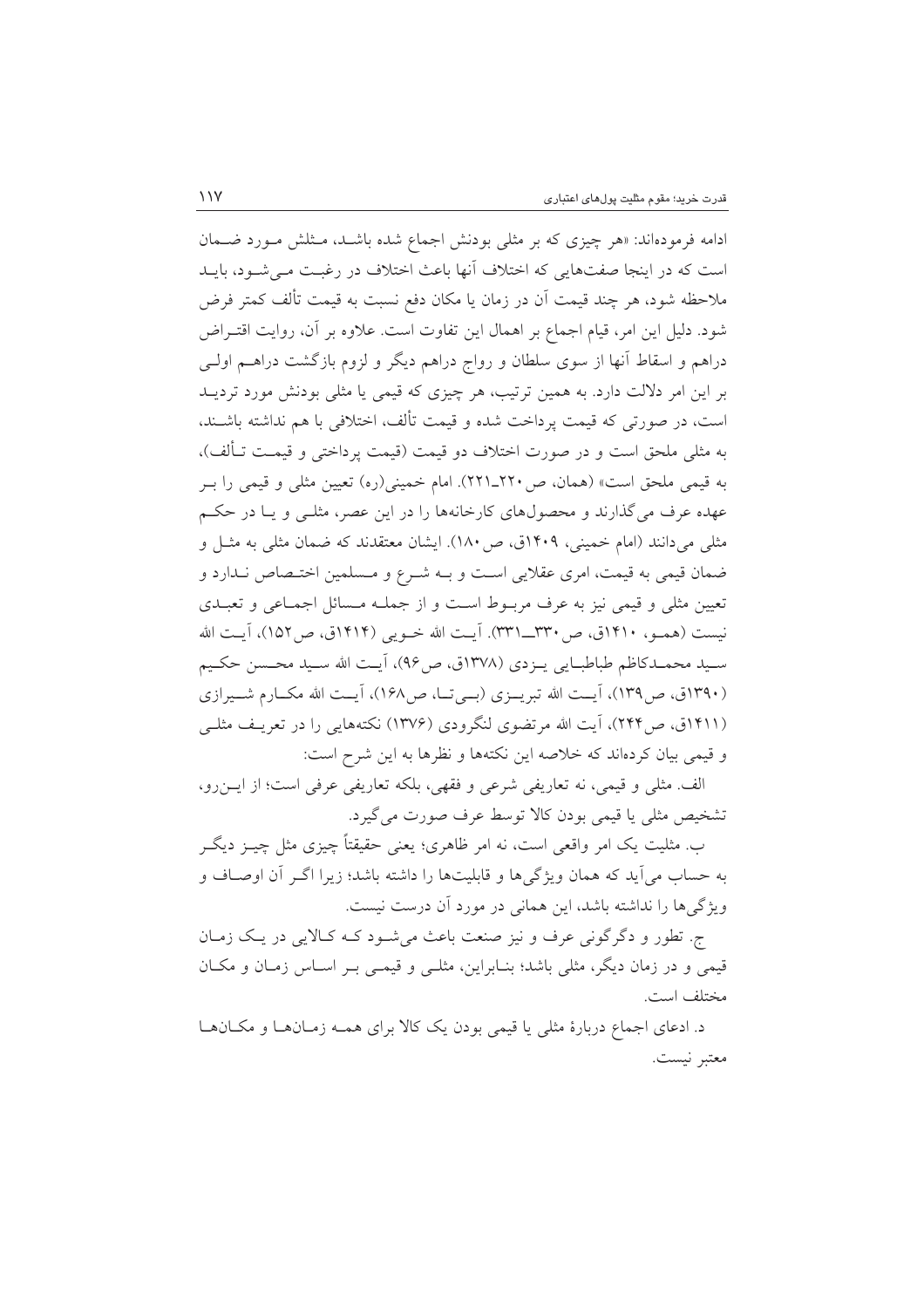ه . تعریف مثلی و قیمی به کالاهای حقیقی مربوط است، نه کالاهای اعتباری، مثـل پول های اعتباری. شاهد بر این مدعا اینکه در این تعاریف بـه امـوری ماننـد تـساوی و اجزا ـ كه مربوط به كالاهاى حقيقى است ـ اشـاره شـده اسـت؛ در حـالى كـه امـوال اعتباری، مثل یول،های اعتباری، به دلیل ویژگی اعتباری محض بودن، علاوه بــر تــساوی و اجزا، مشخصه اعتباری بودن نیز همراه خود دارند که باعث می شود مثلیت آنها مثلیت حقیقی نباشد؛ بلکه مثلیت اعتباری باشد. علاوه بر این، انتشار بیش از حد آنهـا در کنـار عوامل دیگر باعث می شود که یک واحد پولی در دو زمان به ظاهر مـساوی باشـند؛ امـا در واقع، به دلیل مالیت و قدرت خرید مساوی نباشند. بر این اسـاس، ایــن پــول۱هـا در طول زمان نمي توانند نقش خود را به عنوان ذخيره ارزش ايفا كنند و نيز قــدرت خريــد خود را حفظ نمایند. از این رو، این پولها در شرایط غیر تورمی و یا تورمهای خفیـف، مثلی؛ اما در شرایط تورمی شدید، قیمی میباشند یا نسخههایی هستند که با اصل برابر نيستند؛ ولي در صورتي كه قدرت خريد و قيمتشان لحاظ شود (فتوكيي برابر با اصل)، اینهمانی در تأیید دین رعایت می شود. به سخن دیگر، پولهای اعتباری مثلی می باشــد که مثلشان مثل قدرت خریدشان است؛ زیرا فقط ویژگیهای واقعی یک شــیء، مثــل اَن شیء است، نه ویژگیهای ظاهری. از این رو، در انار که وزن، رنگ و شکل آن یکسان نیست، اگر انار را مثلی حساب کنیم، یک کیلو از این انار با یک کیلو از آن انار مثل هــم نیست. در مورد پول اعتباری نیز وضع به همینگونه است؛ یعنی رعایت مثل واقعـی بــه هنگام تأدیه دیون لازم است و این امر با دادن مثل پول قبلی (به خاطر مثلــی بــودن) بــه همراه رعايت قدرت خريد (به خاطر اينكه حقيقت يول ماليت است) لازم است.

و. اصولاً تقسیم کالا به مثلی و قیمی برای رسیدن به واقع امر در تأدیه عادلانه دیــون و خروج صحیح از عهده نسبت به ضمانها است؛ مثلی بودن پول در شرایط تورمی، آن را از واقع امر در دست یافتن به مال تلف شده دور میکند. در کلام فقها هــم آمــده کــه مثلی، اَن چیزی است که در اوصاف و ویژگیهایی که رغبت مردم به واسطه اَن تغییــر نکند، مانندی داشته باشد. یا کالاهای مثلی، کالاهایی است کـه اوصـاف و ویژگـیهـای أنها باعث اختلاف رغبت مـردم بـه أن كالاهـا نـشود. همچنـين اگـر چيـزي بـا همـه ویژگی هایش در خارج مشابهی داشته باشد، مثلی است. بر این اسـاس، اگــر کــالایی در دو زمان دو گونه ويژگي داشته باشد، سبب اختلاف رغبت مردم به آن مي شود يا اينکـه اگر کالایی با همه ویژگیهایش در خـارج مـشابهی نداشـته باشـد؛ بلکـه بـا بعـضی از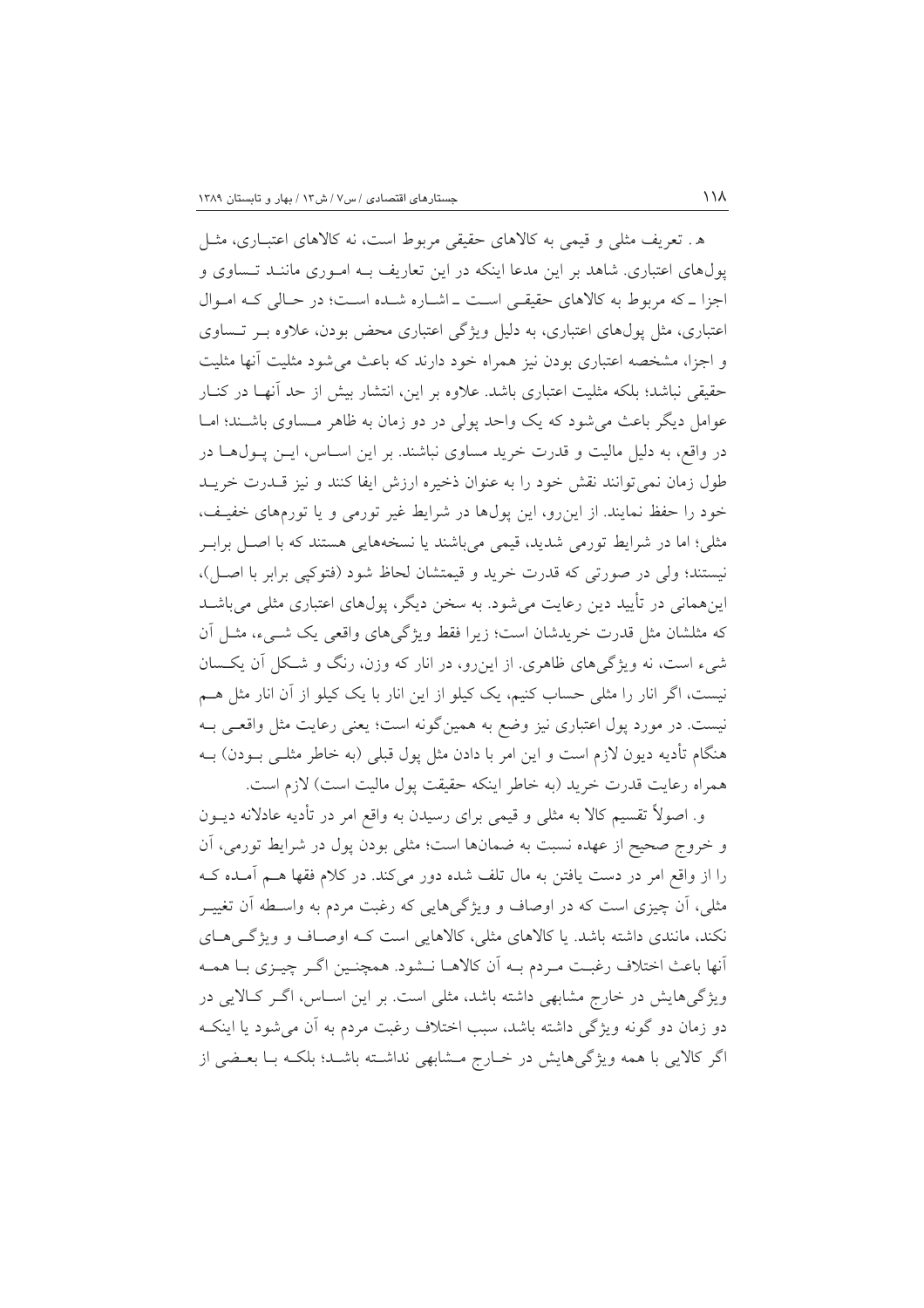ویژگی هایش در خارج مشابه داشته باشد، مثلی نیست. در خـصوصیت پـول اعتبـاری، مالیت و قدرت خرید از شاخصههایی است که رغبت مردم به خاطر آن تغییر می کنـد و پول اعتباری در شرایط تورمی با همه ویژگیهایش در خارج مشابهی نـدارد؛ بنـابراین، مثلی نیست. در عبارت اَیت الله تبریزی نیز مالیت یا فزونی مالیــت، جـزء ویژگــیهــای مثل تلقى شده است.

بر اساس نکتههای تعاریف مثلی و قیمی، پولهای اعتباری، تعاریف مثلی و قیمی را که به اجزای واقعی ناظر است، نمی پذیرد؛ چون مال اعتباری است، نه کالای حقیقی. از طرف دیگر، اگر این تعاریف را بیذیرد، با توجه به اینکه پول@ای اعتباری قدرت خریـد است، مانند مال اعتباري؛ يس مثل همان اوصاف و ويژگي هاي واقعي است، نه ظـاهري. از این رو، در شرایط تورمی، یک میلیون تومـان سـال قبـل، همـان یـک میلیــون تومـان نیست؛ زیرا این پول همه اوصاف و ویژگیهای پول سال قبل را ندارد و یک میلیـون و صد هزار تومان کنونی، مثل یک میلیون تومان سال قبل است.

#### مثلی یا قیمی بودن پولهای اعتباری

پیش از این، بیان شد که اصطلاح مثلی و قیمی به کالاهـای حقیقـی مربـوط اسـت، نــه اموال اعتباري؛ بنابراين، پولهاي اعتباري اين تعريف را نمي پذيرد. از طرف ديگـر، اگـر این تعریف را بپذیرد، مثلی یا قیمی بودن پول، به تعریفی برمیگـردد کــه از پــول ارائــه كنيم؛ يعني اگر حقيقت يول را قدرت خريد بودن بدانيم، مثل يول، مثـل قــدرت خريــد پول می شود؛ اما اگر حقیقت پول را در ارزش ظاهری و اسمی اش خلاصـه کنـیم، مثـل یول، اسکناسی می شود که اعداد و ارقام روی آن نوشته شده باشد و دولت صـادرکننده، اعتبار را از أن نگرفته باشد. با توجه به اینکه فلسفه وجودی تعریف مثلـی و قیمـی کـه امري عرفي است؛ بازگشت «اقرب الي العين و اقرب الي التالف»، بـه مالک و صـاحب حق می باشد و به ایـن ترتیـب، ملاحظـه اصـل عـدالت خـارج از عهـده اسـت، مقـوم ندانستن قدرت خريد در مثليت، سبب نقض غرض و لغو بودن فلسفه وجودي تعريـف مثلي و قيمي مي شود. با اعتقاد به مقوميت قـــدرت خريـــد در مثليــت، ديگــر مثــل يــول، همان مثل ظاهري أن نيست، بلكـه مثـل واقعـي يـا قــدرت خريــدش اســت. بنــابراين، قیمت و ارزش یول در زمان سررسید نسبت بـه زمـان قـرض مـلاک خواهـد بـود، نـه همان ارزش اسمى.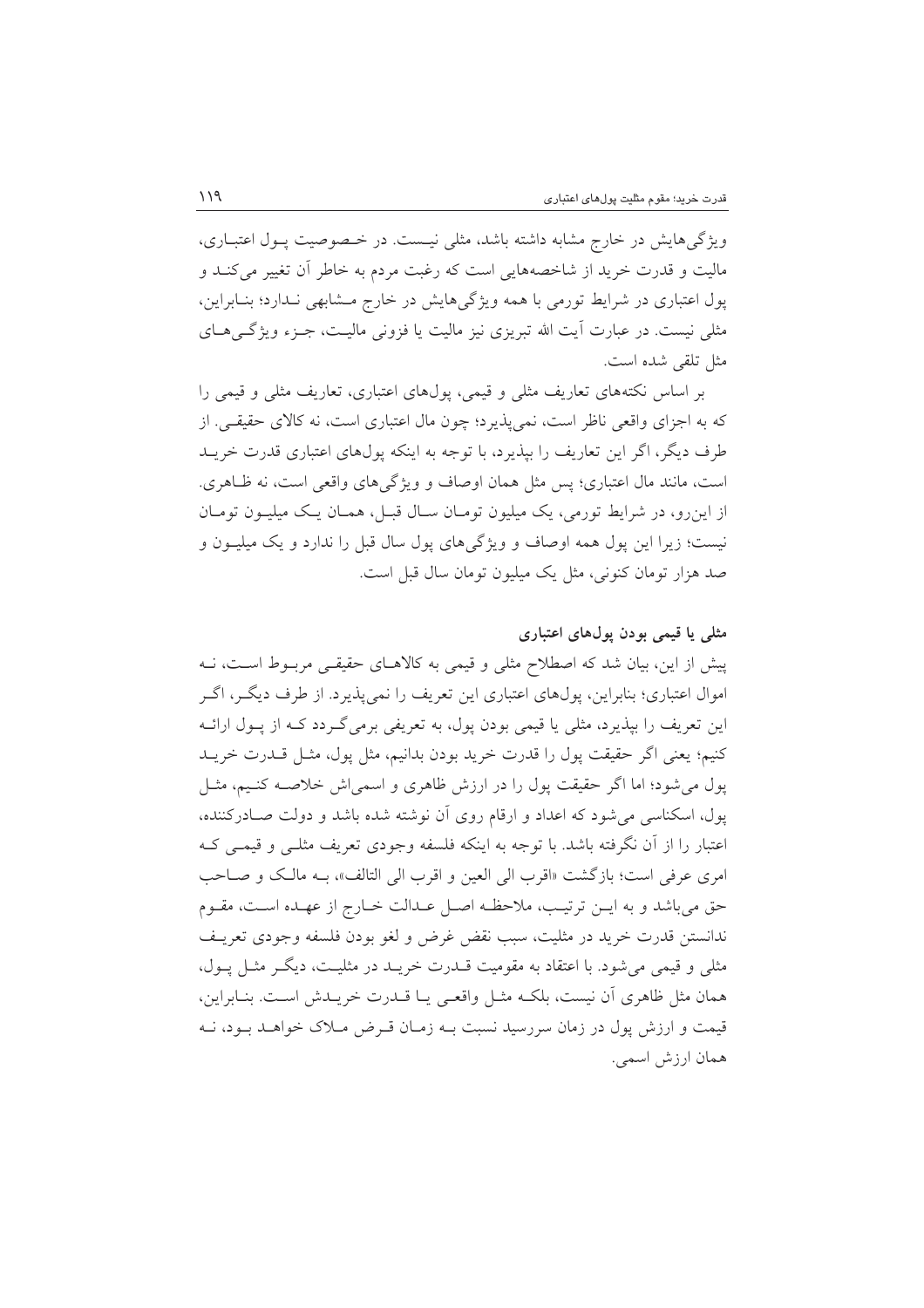در عين حال، بعضي از محققان به فلسفه وجـودي پـولهـاي اعتبـاري و پـولهـاي حقیقی کاری ندارند و صرفاً استفاده از این پولها به عنــوان پــول رایــج را ســبب مثلــی دانستن آنها میدانند. این محققان، پولهای کاغذی که امروزه جبای درهم و دینبار را گرفتهاند، به درهم و دینار مربوط میدانند و احکام آنها را برای پولهای امـروزی قائـل هستند و هیچ تفاوتی میان آنها نمی گذارند (الزرقاء، ۱۴۲۰ق، ص۲۰).

#### دیدگاه صاحبنظران

اختلاف دیدگاه فقها درباره بول ناشی از طرز برداشت آنان نسبت به ماهیت بول اسـت. کسانی که ماهیت پول را ارزش حقیقی میدانند، قدرت خرید و ارزش حقیقی را مقــوم مثلیت پول می شمارند؛ اما فقهایی که ارزش اسمی پول را حقیقت پـول مـی شـمارند، ارزش اسمی را مقوم مثلیت میدانند. از این رو، دیدگاه فقها درباره پولهای کنونی را بـه چند دسته می توان تقسیم کرد:

الف. پول مال مثلي است و قدرت خريد مقوم مثليت پول است شهید سید محمدباقر صدر معتقد است که اگرچه پولهای کاغذی، مال مثلی است؛ ولی مثل أن صرفاً همان ورق و قيمت ظاهري أن نيست؛ بلكه هر أن چيزي كه قيمت واقعي آن را بیان کند، مثل پول محسوب مے شـود. بنـابراین، اگـر بانـک هنگـام بازیرداخـت سیردهها به سیردهگذاران به مقدار قیمت حقیقی، آنچه را دریافت کـرده بـود، پرداخـت كند، مرتكب ربا نشده است. (صدر، بي تا، ص١٣٧). آقاي سيد محمدصادق روحاني نيز معتقد است که پولهای اعتباری از غیر جهت مالیت، مثلی می باشد و چون حقیقت آنها به مالیت است، می توان گفت قیمی است و باید بـا اَنهـا معاملـه قیمـی بـشود و چـون حقیقت پول مالیت است، جبران پول در قرض به دادن مقدار کاهش آن متعین اسـت. از این٫و، قرض دادن قدرت خرید موجود در فلان مبلغ پول و پس گرفتن اَن جایز است (روحاني، ١۴٢٩ق، استفتاء مؤلف از معظمله).

ب. پول مال مثلی است و قدرت خرید در صورت تورم شدید مقوم مثلیت است آیت الله مکارم شیرازی معتقد است که در مثلـی یــا قیمــی بــودن، معیــاری آشــکارتر از رجوع به بنای عقلاً نیست. با این مراجعه آشکار می شود که هر چیزی که به آسانی مثل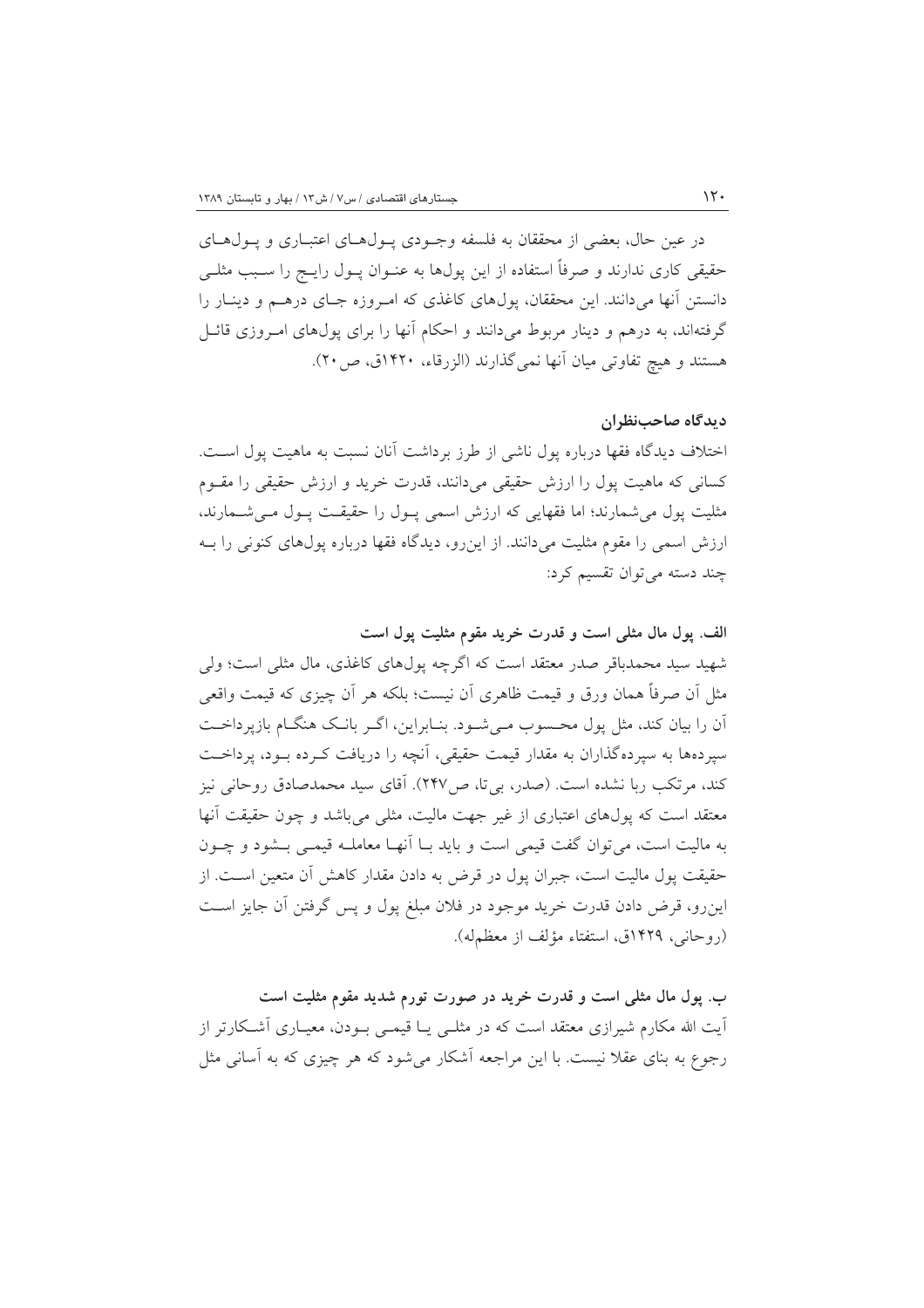متقاربالصفات داشته باشد و از نوادری نباشد که بهندرت قابل دسترسبی است، مثلبی مي باشد و حكم به وجوب تحصيل مثل بـر ضـامن مـي شـود. ورقـههـايي كـه امـروزه به عنوان پول رایج در زمان ما مورد استفاده است، در صورت تلف یا اتـلاف بخــشی از آنها در نزد ضامن، چیزی جز معادل آنچه تلف شده بر اساس مالیت بـر عهـده ضــامن نیست؛ بنابراین، دادن ده دینار در برابر ورقهای که معادل ده دینـار اسـت، جـایز اسـت. (مکارم شیرازی، ۱۴۱۴ق، ص۲۴۴). ایشان در پاسخ به سؤالی درباره پـول(های کاغـذی بیان داشته است که بدون شک پولهای کاغذی، مثلی است و کاهش یا افـزایش شــدید ارزش یول، موجب ضمان است (همو، بی تا، ص١٧٢؛ امام خمینی، ١۴٠٩ق، ص٤١٣). آيت الله العظمى بهجت نيز اين نظريه را يذيرفتهاند. ايشان حكم محاسبه نــرخ تــورم در دیون و مطالبهها را در صورت تفاوت خیلی زیاد به صورت احتیـاط مـصالحه مـیدانـد (بهجت، *استفتائات*، ش۹۶) و نیز افزایش ارزش مال خمسی در اثر تــورم را کــه عرفــاً مشمول فایده و سود نیست، مشمول خمس نمی داند (همان، ش ۳۱۱). همچنین ایـشان معتقدند که برای دادن صد هزار تومان قرض، مهریه، مضاربه، خمس و سـایر دیــون در برابر افزایش خیلی زیاد نرخ تورم باید مصالحه کرد (همان، ش۹۰۳).

ج. پول مال مثلی است و قدرت خرید مقوم مثلیت پول نیست

امام خمینی معتقد است اسکناس، دینار، دلار و مانند اینها مالیت اعتباری دارنــد و ماننــد طلا و نقره مسکوک می باشد. پرداخت آنها به طلبکار، پرداخت بدهی است و تلف آنهـا موجب ضمان است. آیت الله سید کاظم حائری نیز چنین اظهار نظر کرده است: در فقــه ما ارزش مجسم بودن پول تأييد نشده است (حائري، بيتا، ص٢٩). اوصافي كه از نظـر عرفي، در مثليت اشيا تأثيرگذار است؛ يعني مقوّم مثليت اشيا است، فقط اوصـاف ذاتـي مي باشد، نه اوصاف نسبي؛ بنابراين، اگرچه يول كاغذي مثلي است، قدرت خريـد مقـوَّم مثلیت در مثل قرض نیست (همو، ۱۳۷۸). آیت الله فیاض نیز در پاسخ به سؤالی چنـین نوشتهاند: اسکناس مانند دینار و تومان، چون که مثلی است، همـان اسـکناس را قـرض می دهید و نــه قیمـت خریــد أن را (فیــاض، ۱۴۳۰ق). أیــت الله صــافی گلیایگــانی نیــز معتقدند تا زمانی که اسکناس اعتبار دارد، مالیت دارد و در حکم اجناس مثلـی اسـت و شرط گرفتن زیاده در قرض، هر چند به اندازه مقدار تورم باشد، ربا محسوب می شود و جايز نيست (صافي گليايگاني، ١۴۲۹ق).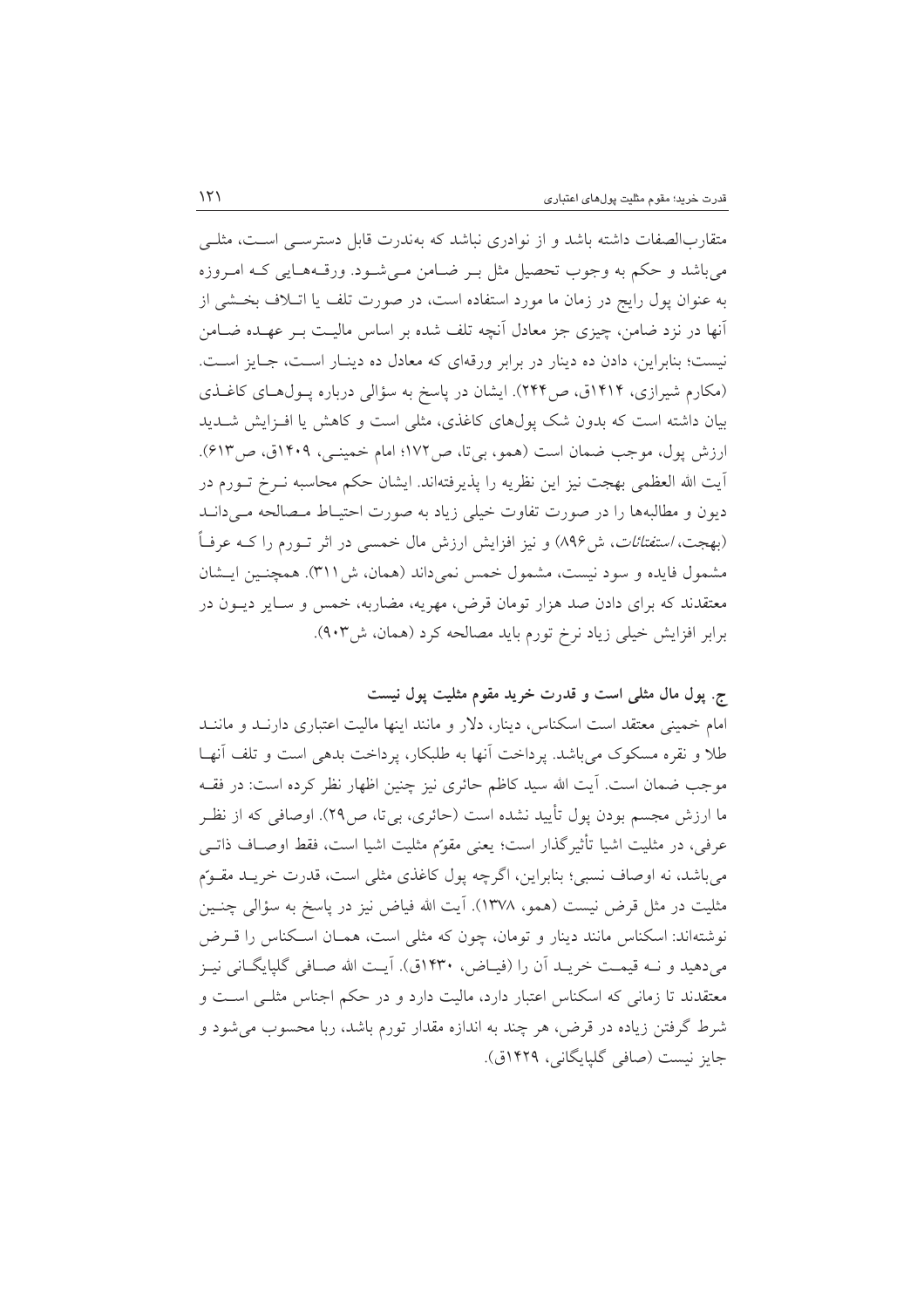نظرهای آیت الله خامنـهای، آیـت الله سیــستانی و آیـت الله حکـیم را دربـاره مقــوم نبودن قدرت خرید در مثلیت پول می توان در بین پاسخهایشان به برخی از سـؤالهـای فقهي بافت:

قرض دهنده بیش از مقدار قرض، بدهکار نیست، هـر چنـد در مـورد ارزش افـزوده احتياط مصالحه است (خامنهاي، ١٣٨٧). آيت الله سيـستاني قـرض دادن قـدرت خريـد موجود در ده میلیون تومان و پس گرفتن همین قدرت خرید را در سررسید بدهی جایز نمی،دانند. همچنین شرط جبران کاهش ارزش پول را در ضمن عقد قرض یا عقد خارج لازم دیگر نیز جایز نمی شــمارند (سیــستانی، ۱۳۸۷). آیــت الله حکــیم نیــز قــرض دادن قدرت خريد را جايز نمي دانند (حكيم، ١٣٨٧).

# د. يول نه مال مثلي است و نه قيمي آقای سید محمد بجنوردی معتقد است که پول، در عین مال بودن، مثلی و قیمی نیست، زیرا ضابطه مثلی و قیمی که فقها بیان میکنند، مربوط بـه امـوال و کالاهـایی اسـت کـه ارزش ذاتی دارند. فقهای ما کالا را به دو قسم قیمـی و مثلـی تقـسیم نمـودهانـد، ولـی اسکناس کالا نیست (موسوی بجنوردی، ۱۳۷۵، ص۴۰). آیت الله نــوری همــدانی نیــز معتقد است که چون اسکناس از امور اعتباری میباشد، از دایره مثلیها و قیمیها کـه از امور حقيقي هستند، خارج است (موسويان، ١٣٨۶، ص٨٣). آيـت الله موســوى اردبيلــي نيز نوشتهاند: بحث مثلي و قيمي شامل كالاهاي واسطه (يول) نمي شود؛ ولي اگـر كـسي مثلاً صد تومان به هر علتی بر عهده داشته باشد، مادامی کــه ارزش پــول فــرق فاحــشی نکرده باشد، همان را مدیون است و در صورتی که فرق فـاحش بکنـد، بایـد ارزش در نظر گرفته شود و یا مصالحه کند (همان). آیت الله محمدحسن مرعشی نیز معتقد اسـت که مثلی و قیمی ملاک حکم نیست. عرف نمی گوید اگر کسی گندمهای کسبی را تلـف کرد، از او گندم بگیـرد، نــه گوســفندهایش را و اگــر گوســفندهایش را تلـف کــرد، در مقابلش قیمت بگیرد. ما چنین چیزی از عرف سراغ نداریم که بگویند این اقرب است و آن غیر اقرب است. اینها هیچ دلیلی ندارد؛ بلکه ملاک تشخیص عرف است. در عـرف به کسی که گندمهایش تلف شده میگویند از تلفکننده، پولش را بگیر و نمی گوینـد از او گندم بگیر . بنابراین، من از این جهت بحثی نسبت به یول ندارم که آیا پــول مثلــی پــا قیمی است. این یک بحث غلطی است که در فقه آمده است. شما اول برای آن موضوع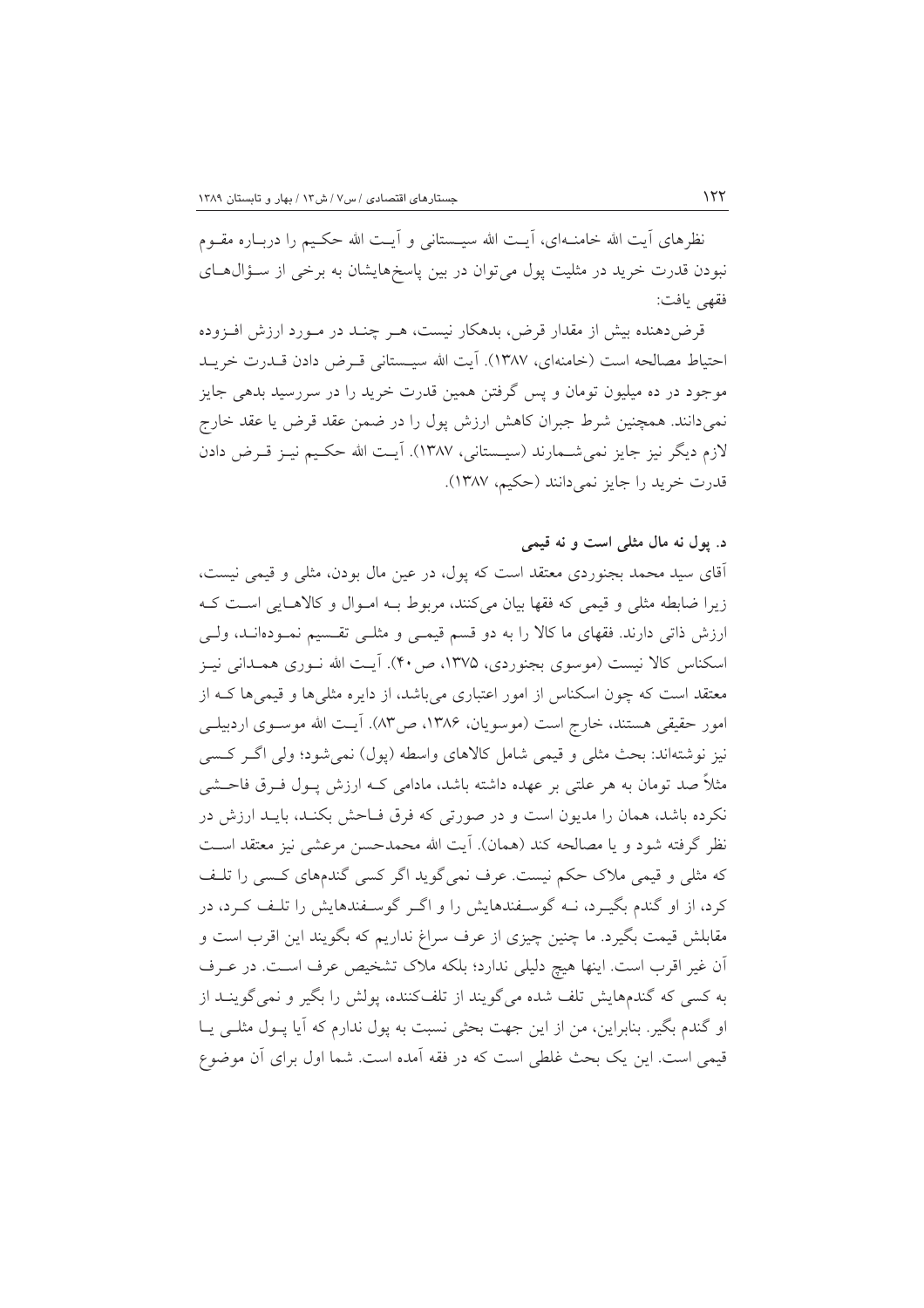شرعی درست کنید؛ بگویید مثلی یا قیمی توسط شارع بیان شده، تا بعـد در مـورد آثــار مترتب بر مثلي و قيمي با شما بحث كنيم (مرعشي، ١٣٧۵، ص٧).

### ه . پول هم مثلی است و هم قیمی

اّیت الله اَصفی درباره مثلی و قیمی بودن یول چنین گفتهانــد: «گــاهی پــول، مثلــی و از مقوله مثلیهاست و گاهی قیمی و از مقوله قیمیها؛ هر دو معنـا در مـورد پـول صـدق می کند. مانعی ندارد که افراد عرضی یک مال، مثلی و افراد طولی آن، قیمی باشند. افـراد طولي، يول را در صورتي كه زمان، به نسبت طـولاني باشـد و اخـتلاف ارزش (قــدرت خريد) آن، خيلي زياد باشد و از نظر عرف، قابل چشمپوشي نباشـد، قيمـي بـه حـساب مي آيد؛ گرچه افراد عرضي آن مثلي باشد. البته اين در صورتي است كه اخـتلاف ارزش و قدرت خرید یول در دو زمان مختلف، در بازار قابل چشمپوشی نباشد، وگرنــه مثلــی خواهد بود. بنابراین، اگر فقها یول را از مقوله مثلی ها می دانند، نظر آنها یا باید بــه افــراد عرضی (همزمان) یول باشد یا به افراد طولی آن، در صورتی که اختلاف خیلبی زیبادی نداشته باشند» (آصفی، ۱۳۷۴، ص/۷).

پاسخ به سؤال دوم و سـوم، يعنـي مثلـي يـا قيمـي بـودن پـول و مقـوم مثليـت، از بحثهای گذشته، به این شرح بیان میشود:

یول های اعتباری، مال اعتباری مثلی است، اما دو چیز در مثلی بودن آنها مؤثر است: يکي، قدرت خريد و ديگري، مظهريت. قدرت خريد، همان ارزش واقعي يول است و مظهريت، همان ارزش اسمي است. در شرايط غير تورمي، اين دو ويژگي يكي است و بینشان جدایی نیست. اما در شرایط تورمی بینشان جدایی مے افتـد؛ از ایـن رو، رعایـت مثلیت به رعایت قدرت خرید و مظهریت بستگی دارد. مظهریت، نشانگر قدرت خریــد قرض گرفته شده است. بر این اسـاس، مثـل اسـکناس هـزار تومـانی ده سـال قبـل، ده اسکناس هزار تومانی امروز است.

#### نتىجەگىرى

نتبجه بحثهای ارائه شده عبارت است از: ١. يول@اي اعتباري يک حقيقت (ثبوت) و يک واقعيـت (اثبــات) دارنــد. حقيقــت آنها، قدرت خریدشان است؛ اما واقعیتــشان همــین جــنس و کاغــذی اســت کــه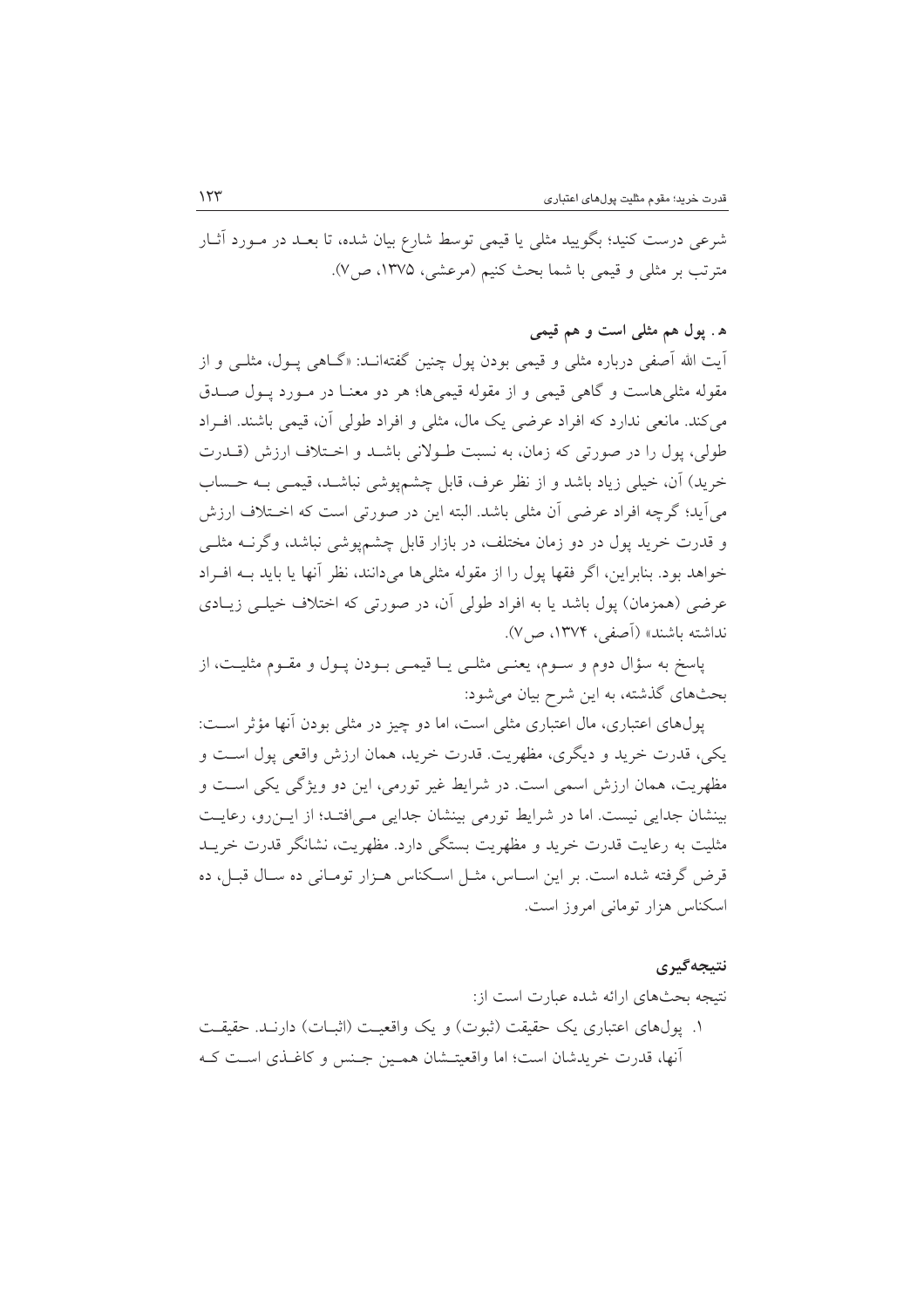منقوش به اشکال و ارقام بوده و بیانگر و مظهر قدرت خرید است. علاوه بر آن، ویژگی ارزش مبادلهای صرف و نبود ارزش مصرفی پولهای اعتباری و نیز نبـود ارزش در صورت سقوط از اعتبار و هزینـه پـایین چـاپ و نــشر آیــین پــول۱هــا شواهدی است که بیانگر حقیقت قدرت خرید پولهای اعتباری است؛ در حـالی که در بولهای حقیقی چنین چیزی مشاهده نمی شود؛

- ۲. در کارکردهای پول از مواردی مانند آسانی در مبادلههـا، معیـار ارزش و ذخیـره ارزش یاد شده است؛ اما از کارکردی به نـام ذخیـره مقـدار ارزش بحثـی نـشده است. پس از دقت در کارکردهای پول، بهویژه ذخیره ارزش، نکتهای بـه دسـت می آید و آن اینکه هیچ یک از کارکردهای پول بدون ذخیره مقـدار ارزش ایفـای نقش نمی کنند. هر ذخیره ارزشی دربردارنده مقـدار و انـدازه اسـت؛ بـه عبـارت دیگر، ذخیره ارزش، به معنای ذخیره مقدار ارزش است. در پولهای حقیقـی بــه دلیل همهعنا بودن ذخیره ارزش با ذخیره مقــدار ارزش و روشــنی چنــین امــری، این قابلیت در ردیف کارکردهای پول نیامـده اسـت. ممکــن اسـت کــه عوامــل بیرونی، مانع تجسم این صفت پول باشد، چنین چیزی به حقیقت پول که همـان قدرت خريد بودن و مقدار قدرت خريد باشد، اشكالي وارد نمـي كنـد. حقيقـت يخ سردي، رطوبت و انجماد است، اما گرمي هوا آن را دگر گون مـي كنـد. حـال نمیتوان گفت اگر یخ، یخ باشد، در هر حالی باید خود را حفظ کند؛
- ۳. دلیل اینکه حقیقت پول اعتباری، چیزی جز قدرت خرید نیست، عرف اقتـصادی و نیز عرف عمومی است. علاوه بر این، یول در معاملهها از سوی خریـدار ارائــه می شود؛ یعنی خریدار پول را به عنوان مظهر قدرت خرید مـی دهـد. بـه عبـارت دیگر، پول عموماً در معاملهها ثمن واقع میشود و بهندرت مثمن قرار مـی گیــرد. اگر در معاملهای یول در برابر یول فروخته شود، در این موارد هم قدرت خریـد در برابر قدرت خرید قرار میگیـرد. در مـورد اخیــر نیــز مقــوم مثلیــت در پــول اعتباري قدرت خريد است؛
- ۴. با توجه به اینکه حقیقت پولهای اعتباری از دو جزء تشکیل شده است: یکبی، جنبه ثبوتي (قدرت خريد) و ديگري، جنبه اثباتي (مظهريت) و بر اساس تعريف مثلی، مثل این پولها، پولی است که مظهر همان قدرت خرید باشـد. در شـرایط غير تــورمي، ميــان ارزش واقعــي (قــدرت خريــد) و ارزش اســمي (مظهريــت)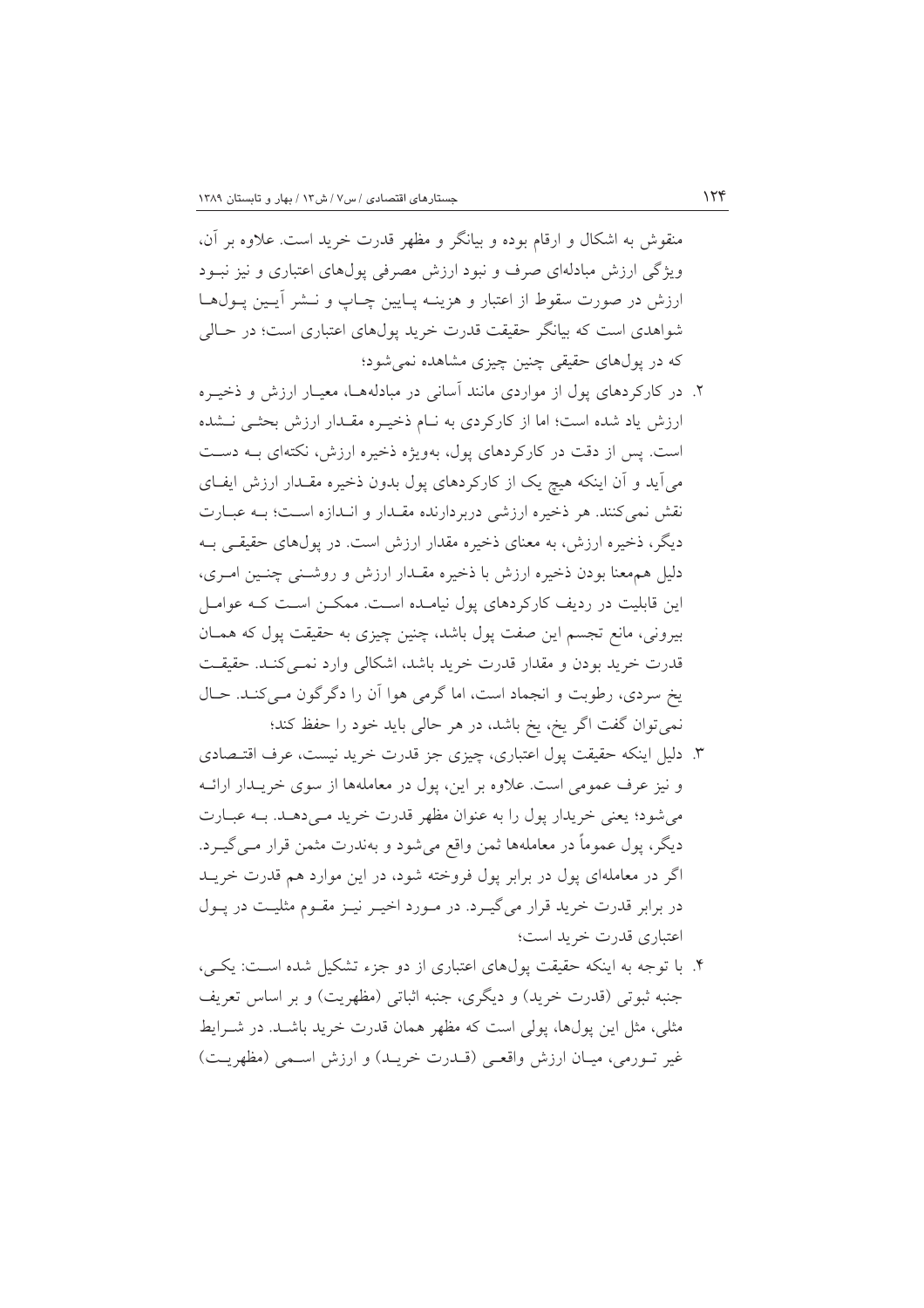هماهنگي وجود دارد؛ يعني ارزش واقعي، همـان ارزش اسـمي و ارزش اسـمي، همان ارزش واقعي است؛ امـا در شـرايط تـورمي ميـان ارزش واقعـي (قــدرت خرید) و ارزش اسمی (ظاهری) این هماهنگی وجود ندارد. از ایــن(و، ملاحظـه قدرت خريد و مظهريت در مثليت اين يول@ا لازم است؛

۵. بسیاری از فقها قدرت خریــد را مقــوم مثلیــت نمــیداننــد و در شــرایط تــورمی قرض دادن قدرت خریـد و بازگـشت آن را شـرط زیـاده و منفعـت در قـرض دانسته و آن را جایز نمی دانند؛ این امر به اختلاف طرز برداشت آنــان نــسبت بــه ماهيت يول برمي گردد.

#### يبشنهادها

مقوم دانستن قدرت خريد در مثليت يول،هاي اعتباري، أثار فقهـي، اخلاقـي و اقتـصادي زیادی به دنبال دارد. لزوم جبران کاهش ارزش پول در قرض و دیون بلندمدت و سـایر ضمانها، از جمله آثار مثبتی است کـه بـرگرفتـه از ایـن نظریـه اسـت. برطـرف کـردن نیازهای قرض گیرنده، اصطناع معروف، رونـق گـرفتن تجـارت، جریـان یـافتن پــول و سرمایه در مسیر اقتصادی صحیح و مولد، جلـوگیری از فـساد و تبـاهی آن و گـسترش روحیه تلاش و کوشش بیشتر، از جمله آثار دیگر این نظریه است؛ اما در مقابـل، آنچــه باعث نگرانی است و مؤمنان واقعی را میرنجاند، این است کـه جبـران کـاهش ارزش یول، قرض|لحسنه نیست و راه مقـدمی بـرای همـوار کـردن ربـاخواری و مـشروعیت بخشیدن به اَن است. ممکن است گویندهای بگوید برگزیدن چنین تدابیری در قـرض و يا بدهي هاي مدتدار، باعث بي اهميت شدن اصل تحريم ربـا در جامعــه اســلامي و بــه مرور زمان، جایگزینی تحلیل ربا به جای تحریم آن است. طبیعی است کـه اگــر چنــین روندی در جامعه ترویج و جبران کاهش ارزش پول به عنوان تلاشی بـرای تحلیـل ربـا تلقی شود ـ هر چند صاحبان نظریه جبران کاهش ارزش پول، ربا را بـا قاطعیـت حـرام دانسته و آن را اصلی جاودانی، نه تنها در دیـن اسـلام، بلکـه در همـه شـرایع آسـمانی میدانند \_ممکن است که ربا به صورت فعل عادی در جامعه اسلامی درآیـد و یـس از گذشت زمان، حساسیت مردم نسبت به ربا با تغییر نام آن به جبران کاهش ارزش پــول، کم شود و در بلندمدت حتی ممکن است این امر که روزگاری بدعت بود، به غلـط بـه سنت تبدیل شـود. تـرویج روحیـه سـودانگاري و سـوداگري بـه جـاي شـیوع روحیـه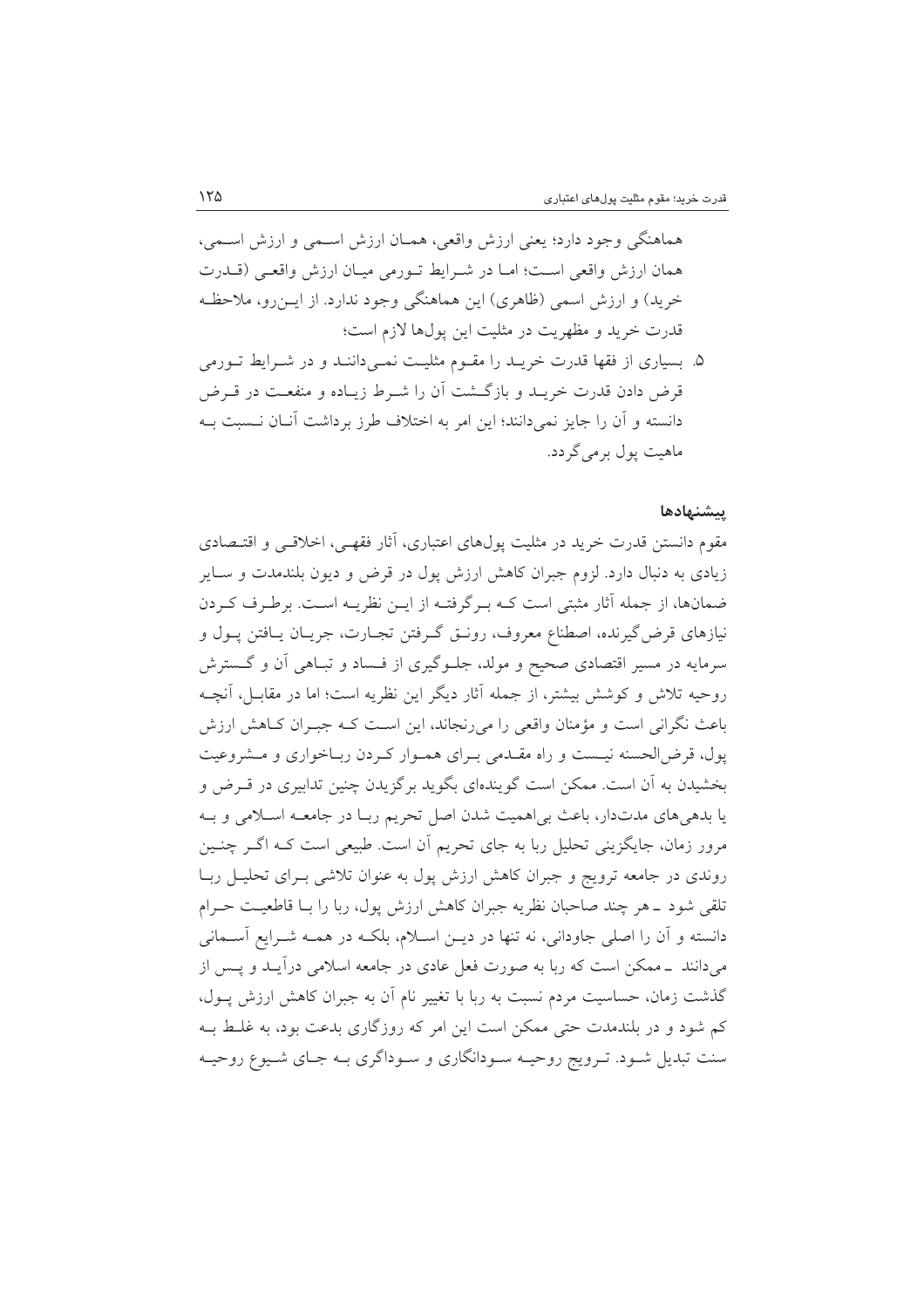همکاری و غیرخواهی و در حوزه اقتصاد، نهادینه شدن تورم در جامعـه، از جملـه ایــن آثار است. پیشنهاد می شود:

اول: محققان پولی و بانکی با توجه به نقطهنظرهای روایی و فقهی بحث را دربـاره سیستمی و نظاممند کردن نظریه لزوم جبران کاهش ارزش پول در بانکها و شـرکتهـا بحث حاضر را ادامه دهند.

دوم: انسان مسلمان در مناسبتهای مالی خود با دیگران بایــد بــا رعایــت انــصاف، کاهش ارزش پول را جبران کند تا به این شیوه، علاوه بر گـسترش روحیــه همکــاری و نیکوکاری، اخلاق اسلامی و انسانی را از نظر دور ندارد از آثــار بــد اقتــصادی ناشــی از جبران کاهش ارزش پول جلوگیری شود.